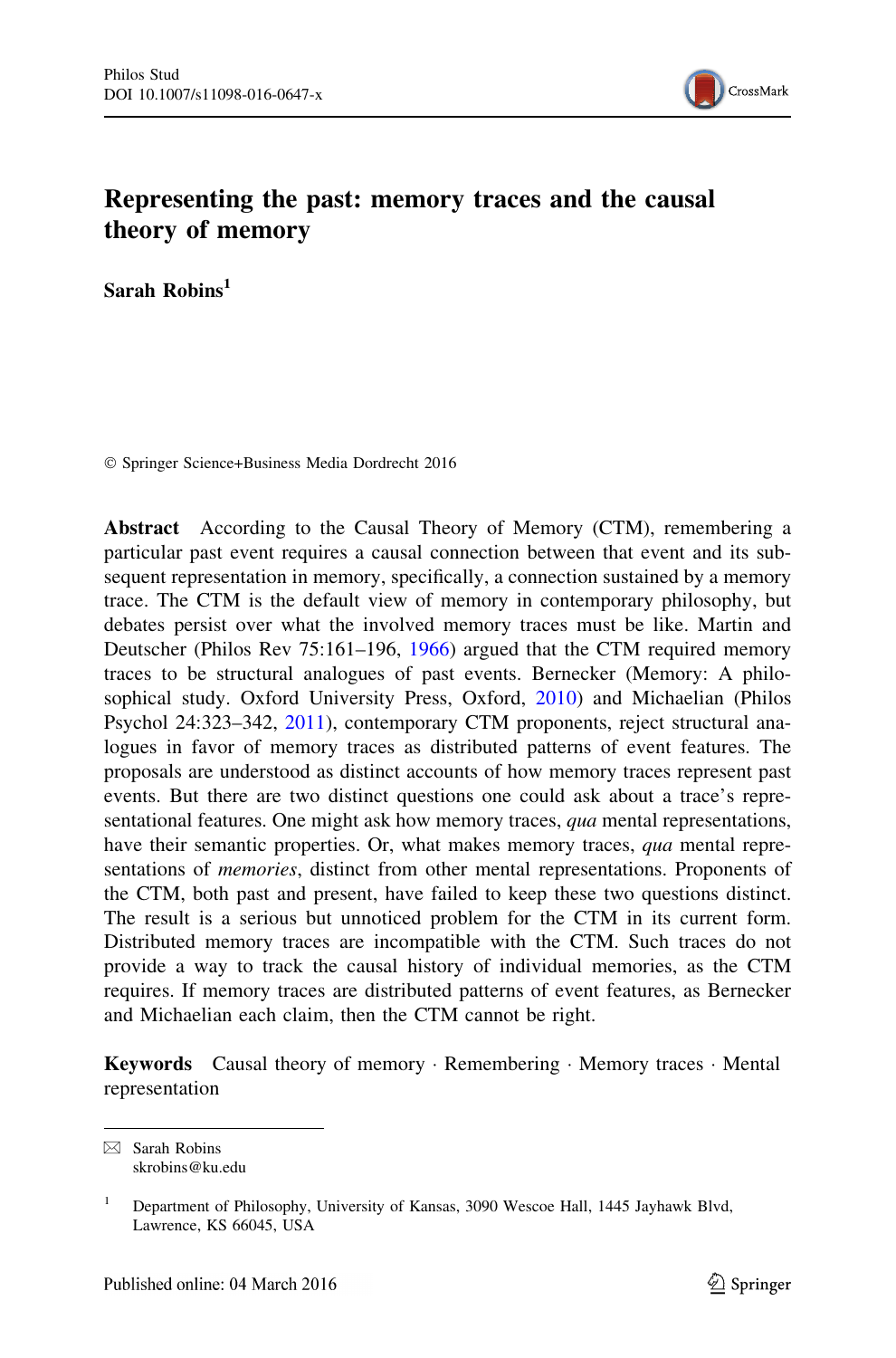### 1 Introduction

According to the Causal Theory of Memory (CTM), remembering a particular past event requires a causal connection between that event and its subsequent representation in memory. There may be many such connections. The CTM aims to privilege just one: the connection sustained by a memory trace. A memory trace is a representation of the past event, providing a link that is informational as well as causal. The CTM is enormously influential—earning the right to be called the default view of memory in contemporary philosophy, if anything does<sup>1</sup>—but debates over the best characterization of its memory traces are ongoing. When Martin and Deutscher ([1966\)](#page-19-0) introduced the CTM, they argued that memory traces are structural analogues of past events. Bernecker  $(2010)$  $(2010)$  and Michaelian  $(2011)$  $(2011)$ , contemporary CTM proponents, reject structural analogues in favor of a view of memory traces as distributed patterns of event features.

These proposals are understood as distinct answers to the following question: how do memory traces represent past events? As posed, the question is ambiguous. It runs together two distinct questions one might ask about a memory trace's representational features. It might be asking how memory traces, *qua* mental representations, have their semantic properties. Or, it might be asking what makes memory traces, *qua* mental representations of *memories*, distinct from other mental representations. The first concerns content determination generally; the second targets memory traces specifically. But proponents of the CTM, both past and present, have failed to keep these two questions distinct. The result is a serious but unnoticed problem for the CTM in its current form. Distributed memory traces are incompatible with the CTM. If memory traces are distributed patterns of event features, as Bernecker and Michaelian each claim, then the CTM cannot be right.

I begin by distinguishing these two representational questions—the Content Determination Question and the Memory Trace Question—in further detail. Next, I turn to CTM as introduced by Martin and Deutscher, arguing that their answer to the Memory Trace Question invokes two features of memory traces: what they represent (trace content) and when they were acquired (trace causal history). The representational and causal-historical features work in tandem to distinguish remembering from other similar mental states. This point is obscured in Martin and Deutscher's own presentation. The claim that memory traces are structural analogues receives more attention, both in their analysis and in responses to it from Bernecker and Michaelian who take such analogues to be implausible. But Martin and Deutscher's appeal to structural analogues is an answer to the Content Determination Question. It is unnecessary for articulating a theory of memory, and so can be removed from the CTM while leaving its unique answer to the Memory Trace Question intact. Finally, I turn to the updated versions of the CTM provided by Bernecker and Michaelian. Their rejection of structural analogues seems

 $<sup>1</sup>$  For example, Martin and Deutscher's article is the only entry on memory included in a collection of</sup> major epistemology papers of the twentieth century (Bernecker and Dretske [2000](#page-19-0)). It is also routinely cited as the default view of memory, against which others offer refinements of explore implications (e.g., Shoemaker [1970](#page-19-0); Palmer [1978](#page-19-0); Deutscher [1989](#page-19-0); Bernecker [2010](#page-19-0); Debus [2010](#page-19-0); Michaelian [2011\)](#page-19-0).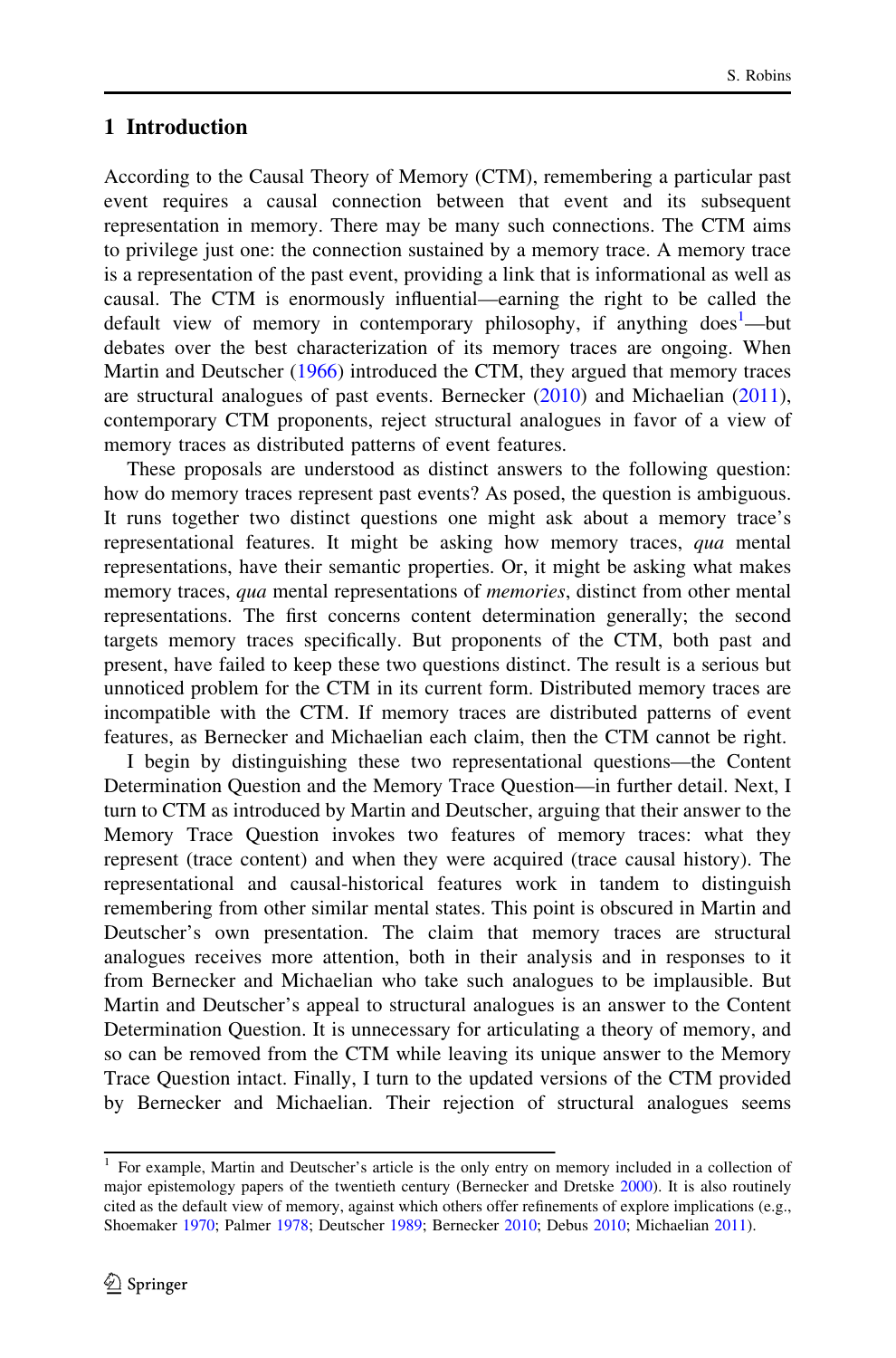<span id="page-2-0"></span>promising initially, but unfortunately, the alternative account of memory traces they each endorse conflicts with the CTM answer to the Memory Trace Question. The distributed network account of memory traces does not provide a way to track the causal history of individual memories. Since these traces cannot be individuated by when they were acquired, they lack one of the two key features the CTM requires. Bernecker, Michaelian, and other memory theorists must choose between their allegiance to the CTM and their commitment to distributed traces. I conclude with a discussion of how views of representing the past should move forward.

# 2 How do memory traces represent past events?

Memory traces are mental representations of past events, mental states in virtue of which remembering previous experiences is possible. How do memory traces represent past events? The CTM offers a particular answer to this question, distinct from the characterization provided by other theories of memory. For the moment, our interest is not in these answers but the question asked. The intrigue it invites may make it difficult to recognize that more than one thing is being asked. There are at least two questions that can be distinguished:

Content Determination Question: How do memory traces—qua mental representations—have their semantic properties?

Memory Trace Question: What makes memory traces—qua mental representations of memories—distinct form other mental representations?

The Content Determination Question is one of general interest to philosophers of mind, psychology, and cognitive science. Mental representations play a prominent (if not defining) role in psychological explanation. All theorists who appeal to representations when explaining the mental capacities of humans and other cognitive creatures owe an answer to the Content Determination Question. In addition to an account of what is represented one must also provide an account of how this is achieved—in virtue of what do mind/brain states have the semantic properties that they  $do?$ <sup>2</sup>

The *Memory Trace Question* is more narrow, asking about the details of only a subset of mental representations. After all, there are many kinds of representational mental states—beliefs, desires, intentions, as well as (possibly) various perceptual and emotional states. The Memory Trace Question is posed to those interested in characterizing memory as one amongst the many on this list. The distinction could be drawn along any number of dimensions. Memory traces could be distinguished by their location. Alternatively, they could be distinguished by the attitude taken toward a mental content. Memory could be a kind of propositional attitude, perhaps distinguished by a concomitant phenomenological marker like familiarity (Broad [1925\)](#page-19-0), pastness (Russell [1912](#page-19-0)), or intimacy (James [1890\)](#page-19-0). Memory traces could also be distinguished by their content, for example, as representations of events in the

 $2$  In framing the question this way, I am following Von Eckardt [\(1996](#page-20-0)).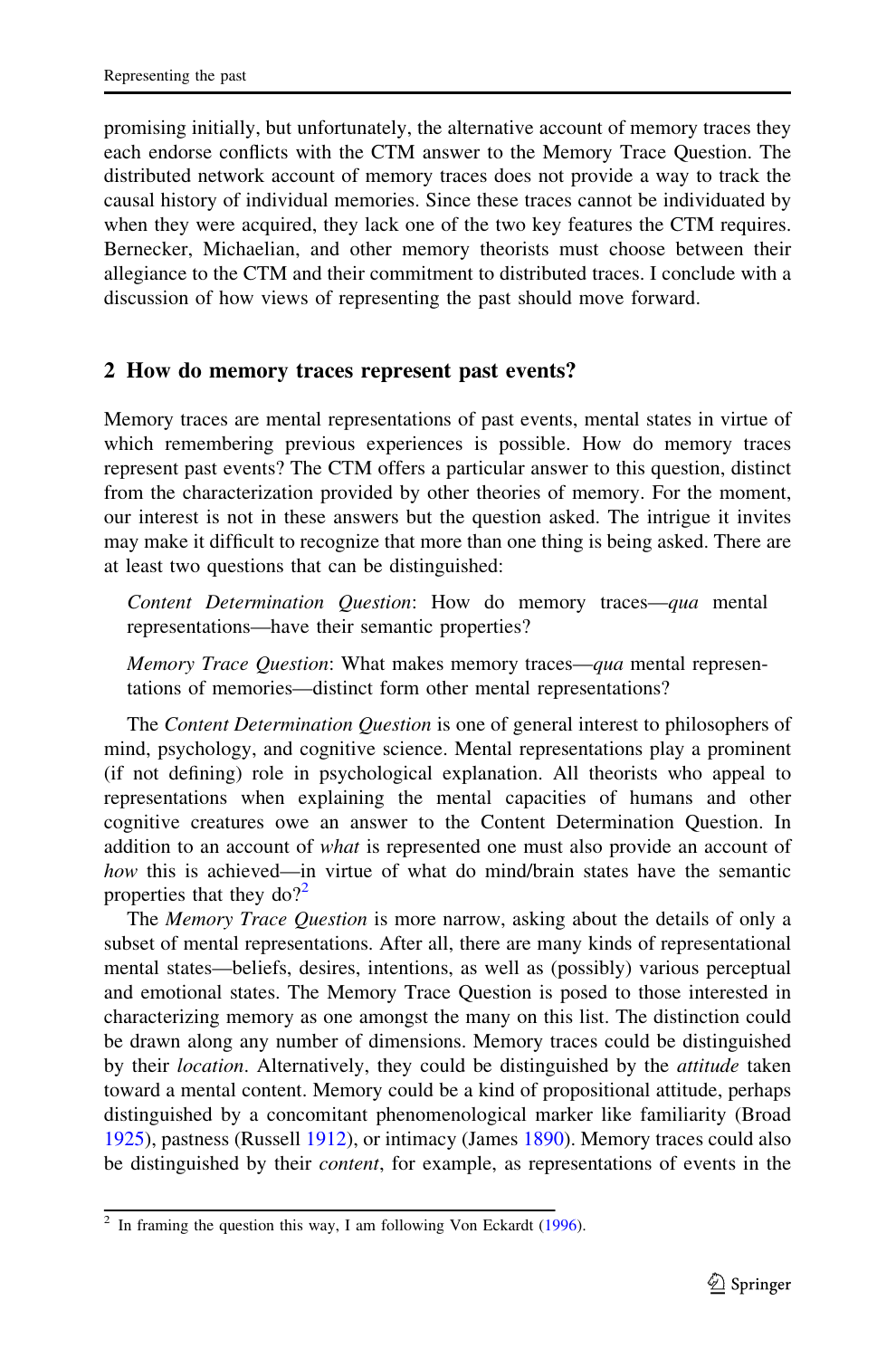past tense (e.g., Locke [1971\)](#page-19-0). And, finally, it could be some other functional, modal, or historical property that helps to define memory traces. The CTM is a view of this last sort, on which memory traces are distinguished at least in part by their causal history. This interpretation of the CTM is the focus of Sect. [4.](#page-6-0)

Memory theorists will want complementary answers to these two questions. One's account of what memory represents may be especially well suited to a particular view of how content-structure mappings are assigned, or vice versa. Whatever interrelations one seeks, the questions remain distinct. And it is the former that is of primary importance for articulating a theory of memory. Insofar as a proponent of the CTM, or any other account of memory, cares about questions of mental representation, their interest is in the representational features of memory traces and so in the Memory Trace Question.<sup>3</sup>

An account of what is distinctive about memory representation can be given without an accompanying explanation of how memory's distinctive contents are determined. Of course, the Content Determination Question lingers. But the burden of answering it does not fall to the memory theorist alone; it is shared by all theorists who appeal to mental representations. In fact, a memory theorist has good reason to avoid endorsing any particular view of content determination prematurely, at least insofar as the theory of memory is built to rely on it. Doing so would expose the account to unnecessary risk, should its endorsed theory of content determination fall from favor. It would render the commitment to memory's existence, and to memory traces, susceptible to elimination by factors that should not have a direct influence. Accounts of what memory represents should be driven primarily by considerations about memory. A better approach, it seems, is to provide a characterization of memory's content that leaves the question of how its contents are mapped onto the mind/brain's underlying structure to be determined a blank that can be filled in by whatever the best theory of content determination turns out to be.

#### 3 The causal theory of memory

Martin and Deutscher's ([1966\)](#page-19-0) analysis of remembering identifies two challenges that any version of the CTM must address, regardless of whether one also endorses their proposed solutions. I introduce these challenges and their responses here. Evaluation is withheld until Sect. [4](#page-6-0). The analysis focuses on the requirements for remembering a particular past event. It begins with the following general constraint:

Causal Condition: To remember an event, a person must not only represent and have experienced it, but also his experience of it must have been operative

Memory theorists who reject the role of memory traces in an account of memory (e.g., Bennett and Hacker [2003\)](#page-19-0) or who argue for a purely logical account of traces (e.g., Rosen [1975\)](#page-19-0) must answer this question, too, in a modified form that does not presume memory's distinctiveness is derived from the representations in which it traffics. Such views are, however, beyond the scope of the present paper.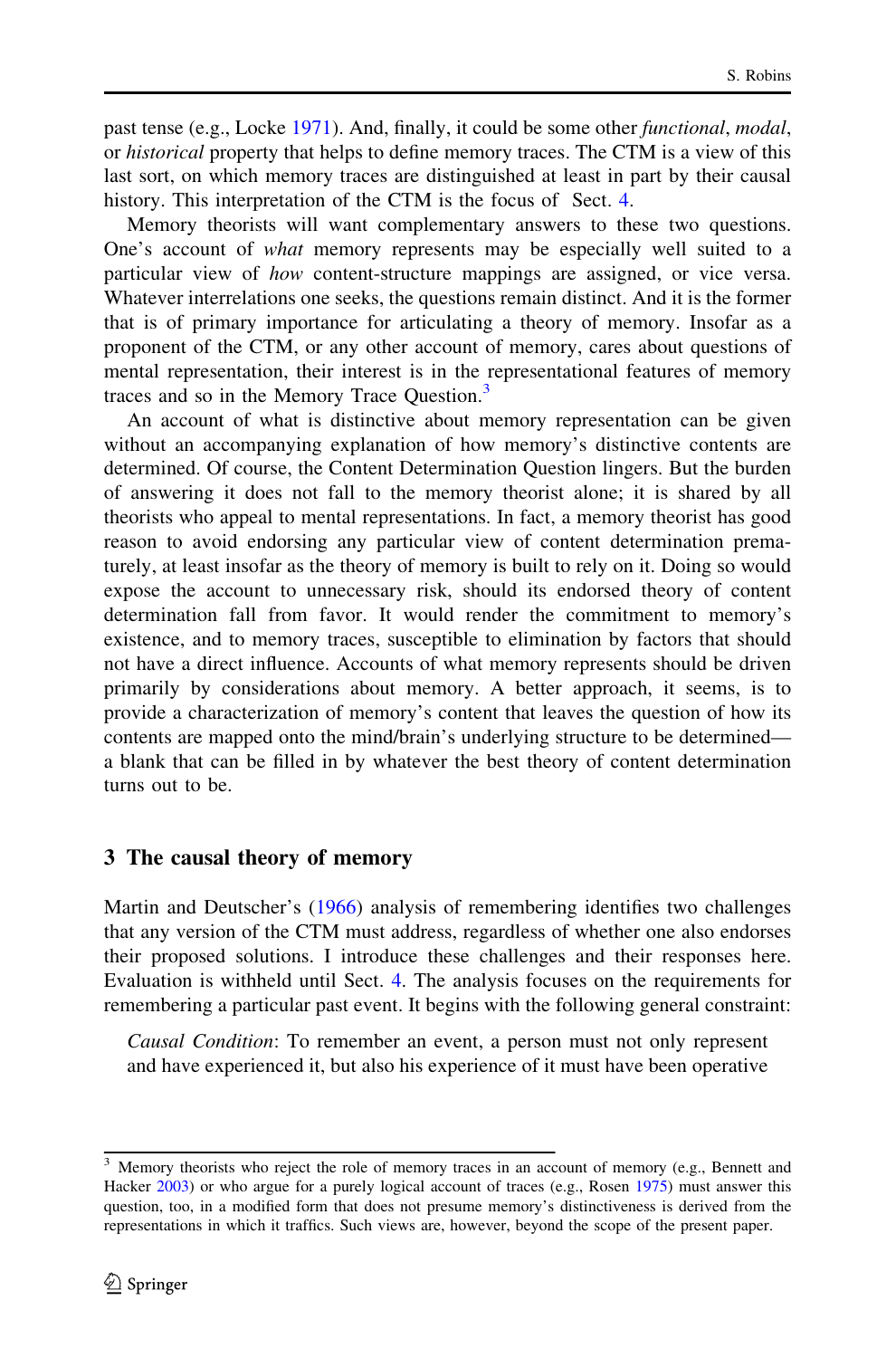in producing a state or successive states in him finally operative in producing his representation (Martin and Deutscher [1966:](#page-19-0) 173).<sup>4</sup>

This constraint guards against the possibility of veridical confabulation: cases where one serendipitously reencounters information that was never fully learned or otherwise forgotten.<sup>5</sup> Even with veridical confabulation excluded, there are ways that the connection could be sustained, resulting in an accurate representation of the past event while nonetheless failing to qualify as remembering. Martin and Deutscher consider two such possibilities—relearning and nonmemorial retention—as challenges compelling further conditions on the CTM.

### 3.1 Relearning

There are many ways that information from a past event can be retained across time. Experiences can be recorded in memory, but also in books, time capsules, and video recordings, as well as in the minds of others who learn about the event secondhand. These sources often provide helpful cues, prompting a would-be rememberer to recall an event that might otherwise be difficult to bring to mind. But the availability of these sources, together with the frailty of memory, creates the possibility for relearning: the reacquisition of forgotten information. Suppose a person discovers a box of her old journals in the attic and reading through them results in thoughts about events she had not considered for decades. Have the journals been a mere prompt, or are they a source for relearning? The Causal Condition alone does not allow for the cases to be distinguished. A further condition must be added to allow prompting while excluding relearning.

One might expect that the desired distinction could be made easily, because the difference between remembering and relearning is transparent to the person in question. But Martin and Deutscher resist appeal to any phenomenological markers to distinguish remembering from relearning. The feeling of remembering is defeasible: even the most vivid experiences of seeming to remembering can be inaccurate. People often take themselves to be remembering when they are not, and may disavow veridical representations of their own past experiences.<sup>6</sup> One might also assume that prompting and relearning could be distinguished by appeal to the amount of information provided by the external cue. Prompts are often only fragments, whereas relearning requires that all of the information be supplied. But

<sup>4</sup> Martin and Deutscher take the constraints identified in the opening clause of this condition to be widely accepted, if under specified. The causal requirement is their unique contribution. By ''operative'' they mean that it must play a causal role in bringing about the representation that serves as an instance of remembering.

<sup>&</sup>lt;sup>5</sup> In this way, motivation for the CTM runs analogously to that given for the more prominent Causal Theory of Perception, where the causal connection between a perceptual object and the perceptual experience is required to rule out cases of veridical hallucination (Grice [1961;](#page-19-0) Lewis [1980\)](#page-19-0).

<sup>6</sup> While relearning, a person may recognize that the information is coming from an outside source, but even so, may forget the source on subsequent occasions when the event is called to mind. Martin and Deutscher insist this is commonplace, as 'recollections' from one's early childhood illustrate (Martin and Deutscher [1966:](#page-19-0) 182).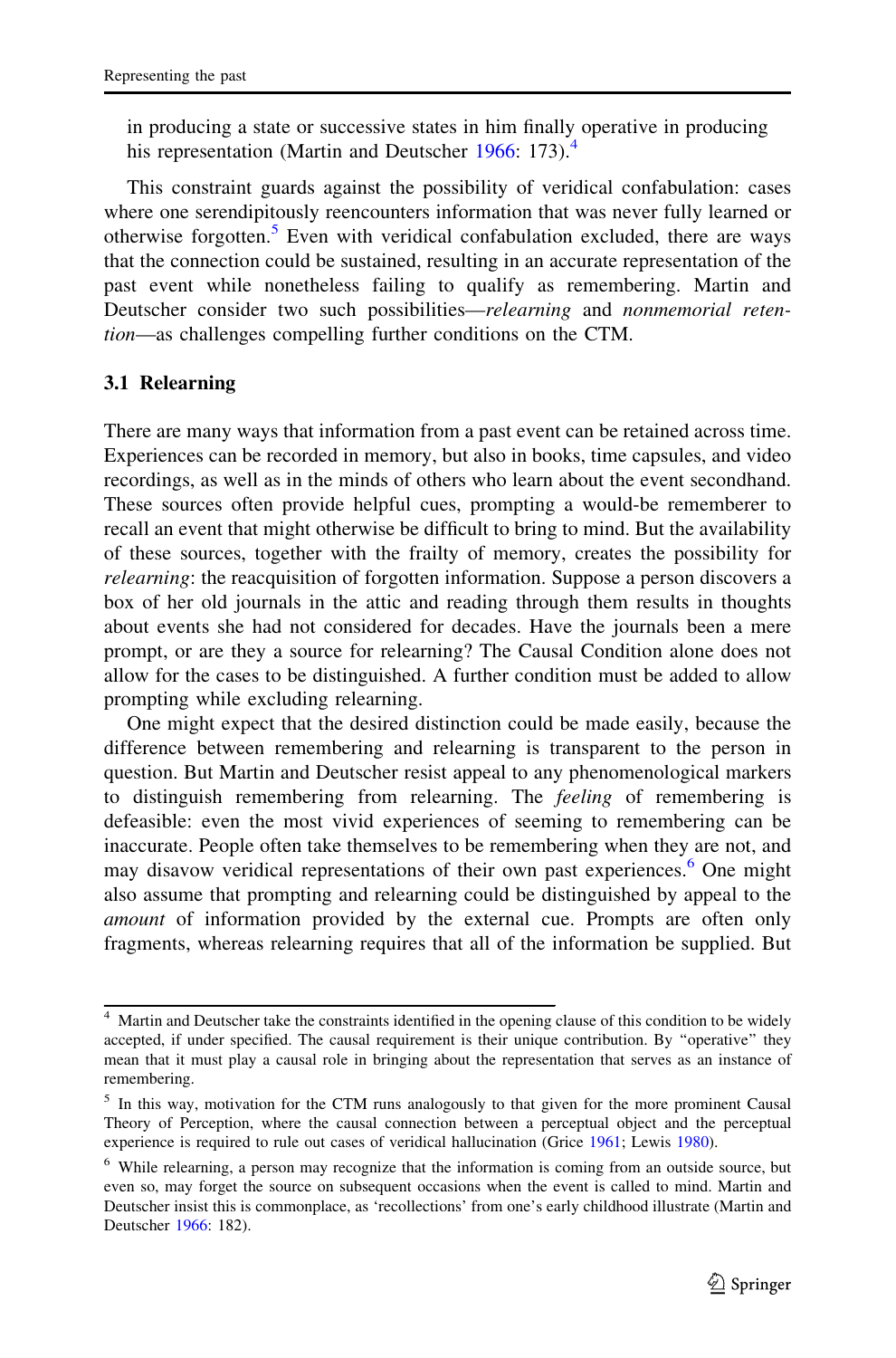Martin and Deutscher resist this as well. They maintain that remembering is possible even in cases of strict prompting, where the prompt contains all of the details the rememberer could possibly provide (Martin and Deutscher [1966](#page-19-0): 182).

Excluding cases of relearning, they argue, requires appeal to the causal history of the state involved in producing the representation of the past event. A mental state acquired during relearning accurately represents the past event, but it lacks the right connection to that event. It was formed long after, not during, the event being represented. This distinction forms the basis of Martin and Deutscher's second condition:

Operative-In Condition: In those cases where prompting is operative for the representation, his past experience of the thing represented is operative in producing the state (or successive set of states) in him which is finally operative in producing the representation in the circumstances in which he is prompted (Martin and Deutscher [1966:](#page-19-0) 185).

Remembering and relearning differ because the former ability to produce the representation stays *within the person* in some important (if so far unspecified) sense. In relearning, this ability has been lost and must be reacquired.<sup>7</sup>

#### 3.2 Nonmemorial retention

The analysis of remembering requires further disambiguation. Another cognitive ability—also acquired during the past event—could produce a representation of that event, albeit inadvertently. Since the ability was acquired during the event that one is trying to remember, it cannot be distinguished from remembering by appeal to causal history. Excluding such cases of nonmemorial retention requires a way to sort between representations produced by memory and representations produced by other, nonmemorial cognitive processes.

Martin and Deutscher envision a case of suggestibility, where a person is hypnotized and acquires a tendency to suggestion. Whenever this suggestible state is active, the person will endorse any information presented. Suggestibility is problematic when a person is strictly prompted about the hypnosis event. Suppose the person was hypnotized while attending a birthday party. If suggestibility is induced and the person is strictly prompted about the party, then she will accept the information from the prompt. The Operative-In Condition allows for such a case. Her representation has the right causal history, but the wrong feature of that historically apt state is operative.<sup>8</sup>

 $7$  Martin and Deutscher wrestle with this boundary, recognizing that proximity to the body serves as a poor marker for a representation staying *inside* the rememberer. As they note, relearning can occur even when the information never leaves the body and, further, remembering need not involve physical contact between the memory and the body.

<sup>8</sup> Hypnosis has been shown to increase subjects' susceptibility to misinformation (e.g., Laurence and Perry [1983\)](#page-19-0). For a recent study remarkably similar to what Martin and Deutscher envision, see Mendelsohn et al. ([2008](#page-19-0)).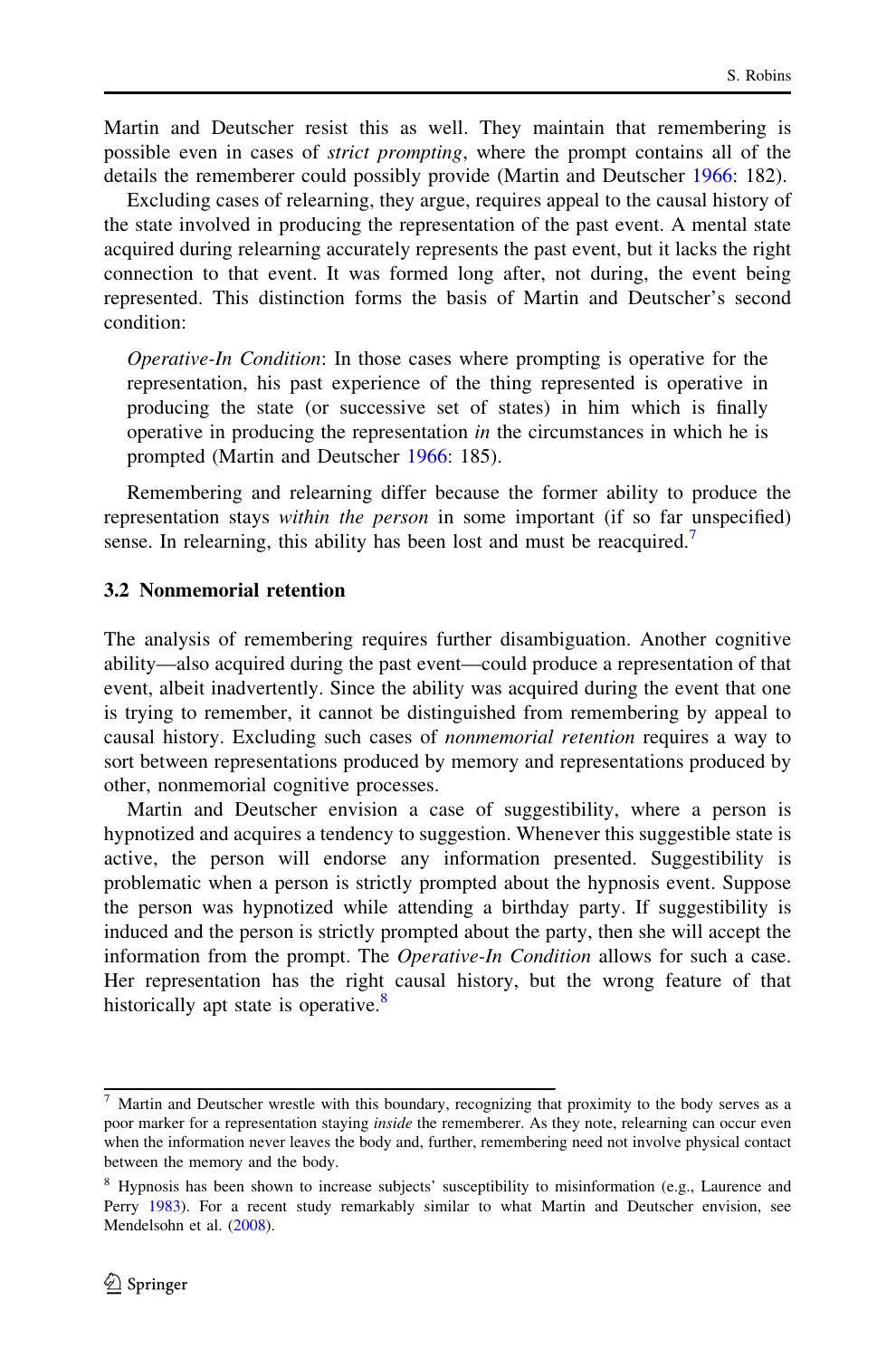<span id="page-6-0"></span>The problem of nonmemorial retention can be raised without appeal to hypnosis. A range of capacities could produce accurate but inadvertent representations of the event during which they were acquired. Suppose our person is a lifelong sufferer of major depression, the onset of which coincided with the birthday party mentioned above. When asked to recall the party, her retelling is colored by a current bout of depression (i.e., it is filled with negative judgments of the event). This may be accurate; she may have had a miserable time. In this condition, however, she is not remembering. Given her depressive state, she would have characterized the party negatively even if it had been pleasant at the time.<sup>9</sup>

Nonmemorial retention challenges the possibility of memory for events during which a person acquires a long-standing disposition that, when active, influences whether or how information is represented. It is therefore tempting to block these cases by ruling out the possibility of ever remembering such events. Martin and Deutscher resist this restriction; a person prone to suggestibility or depression may be able to remember the event when these capacities are inactive. What is needed is a condition that provides ''an effective statement of the difference between the memory part of  $M$  [the previous state] and the suggestible part of  $M$ " (Martin and Deutscher [1966:](#page-19-0) 188). Of all the abilities acquired during and retained since a past event, how can the ability to remember be distinguished? Martin and Deutscher propose the following:

Structural Analogue Condition: The state or set of states produced by the past experience must constitute a structural analogue of the thing remembered, to the extent to which he can accurately represent that thing ([1966:](#page-19-0) 191).

The memory part of the mental state can be distinguished from the nonmemorial because it alone is a representation of the event.

# 4 Memory traces as structural analogues

Martin and Deutscher claim memory traces as an ''indispensable part of our idea of memory" [\(1966](#page-19-0): 189), required for meeting the challenges above. What's more, they specify what memory traces must be like—memory traces are structural analogues of the events they represent. In this section, I evaluate Martin and Deutscher's account of memory traces with an eye toward the two representational questions distinguished in Sect. [2](#page-2-0). I make two claims. First, their account of traces as structural analogues is an answer to the Content Determination Question, not the Memory Trace Question. An account of content determination is unnecessary and so their final condition can be weakened to a more generic mental representation requirement. Second, I argue that this weakened condition is sufficient for the analysis. It handles the nonmemorial retention challenge, in so doing, makes clearer the CTM's unique answer to the Memory Trace Question.

 $\overline{9}$  The depression example comes from Bernecker ([2010\)](#page-19-0), although he does not interpret it as an instance of nonmemorial retention.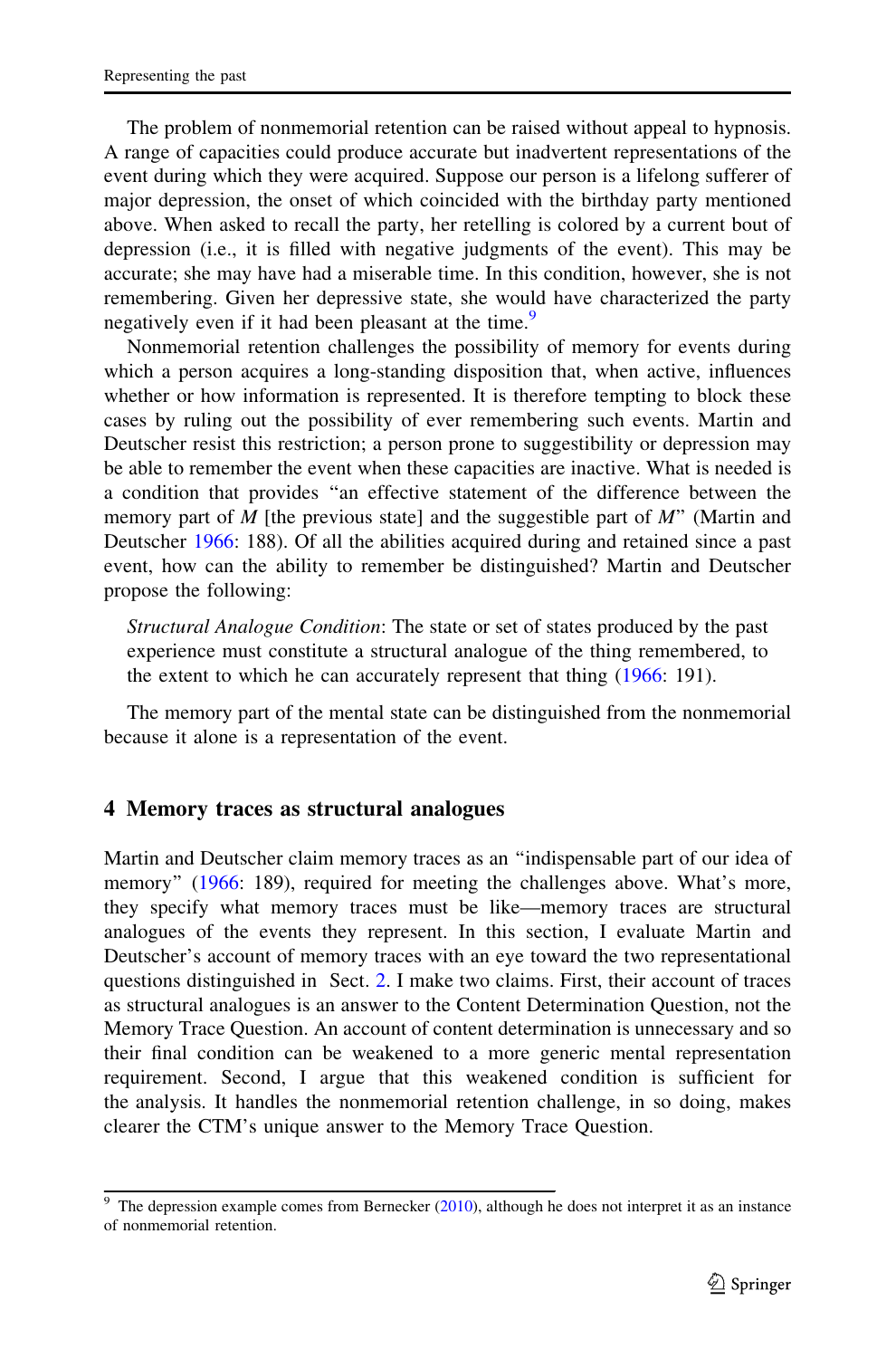Martin and Deutscher offer little elaboration on the Structural Analogue Condition. They concede an ''inevitable recourse to metaphors'' (Martin and Deutscher [1966:](#page-19-0) 189) in any characterization of traces. In fact, Martin and Deutscher do not offer any reason for characterizing traces as structural analogues specifically and it is unclear how the addition of this feature would help to address nonmemorial retention. As soon as it becomes apparent that solving the nonmemorial retention problem will require mental representations, Martin and Deutscher invoke memory traces as structural analogues. This seamless transition from traces as representations to traces as structural analogues—is indicative of their unreflective commitment to a particular view of mental representation, namely content determination via structural isomorphism. The commitment is not a memory-specific concern. That is, tucked into Martin and Deutscher's account is an assumption that *all* mental representations should be understood in this way.<sup>10</sup>

Whether this account of mental representation succeeds is, for present purposes, beside the point. The *Structural Analogue Condition* answers the Content Determination Question. It is an account of how traces have their semantic properties; it is not an account of what distinguishes memory traces from other states with semantic properties. The condition goes beyond what is required for answering the Memory Trace Question. It can be avoided by simply removing the effects of this assumption from the final condition, replacing ''structural analogue'' with "mental representation" as follows:

Mental Representation Condition: The state or set of states produced by the past experience must constitute a mental representation of the thing remembered, to the extent to which he can accurately represent that thing.

The condition is now suitably generic. Memory traces are representations of the event. How these (and other) representations are implemented in the mind/brain, as the Content Determination Question asks, can be filled in by whatever theory of content determination turns out to be the right one.

Even in this weakened form, the condition addresses the nonmemorial retention challenge. The condition must distinguish remembering from other ways that a capacity acquired during the past event, like suggestibility or depression, could generate an accurate representation of the past event. The Mental Representation Condition does this: memory traces are distinguished because they alone are representations of the event. Although there may be circumstances where memory, suggestibility, and depression produce similar results, the nature of each underlying ability is distinct. Remembering is the ability to produce representations of the event as it was experienced. Suggestion is the ability to endorse the information with which one is presented. And so on. Even if the other abilities are representational, the contents represented will be different.

<sup>&</sup>lt;sup>10</sup> The assumption is common. Many philosophers and cognitive scientists have endorsed such a view, especially at the time Martin and Deutscher were writing. Structural isomorphism is a view of representation via resemblance. To say that a memory trace, or any representation, is a structural analogue of what it represents is to say that the structure of the representation mirrors the structure of what is represented (see Palmer [1978](#page-19-0)).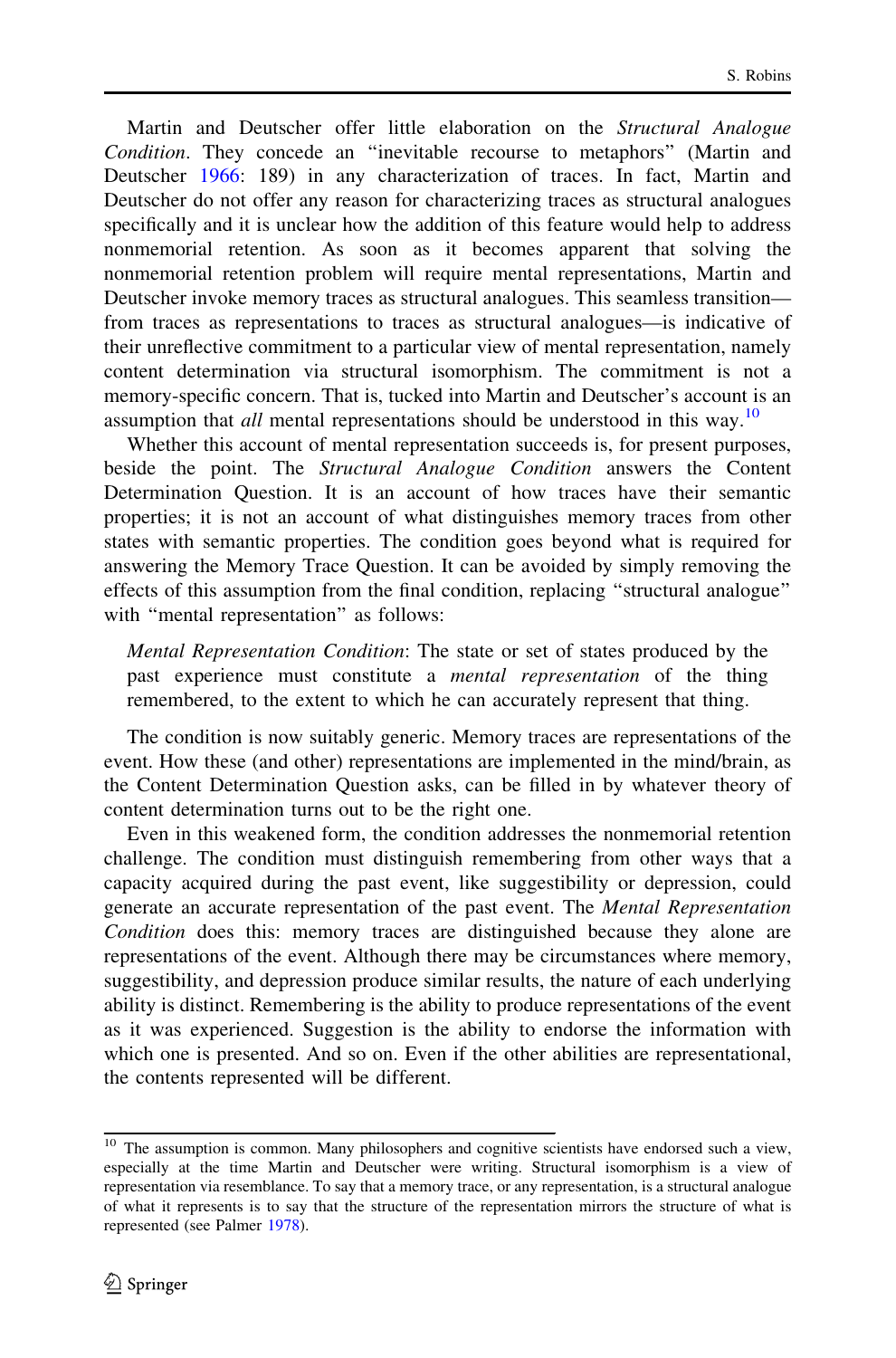Weakening this final condition also allows us to see more easily how Martin and Deutscher intend to distinguish memory traces from other representational mental states—i.e., how the CTM answers the Memory Trace Question. Memory traces are distinguished by what they represent *and* when they were acquired. Both features are equally important. Although Martin and Deutscher do not talk of memory traces until addressing nonmemorial retention, constraints on traces emerge in their earlier discussion of relearning. Relearning cases are excluded by appeal to causal history, when the mental state was acquired relative to the event being represented. The relearning and nonmemorial challenges are best viewed as complementary. In relearning, the representation is brought about by the right kind of capacity (i.e., a capacity to represent an event), but the state lacks the right causal connection to the event. In nonmemorial retention, the representation has the right causal history, but is not produced by the right kind of capacity. The representational and causalhistorical features of memory traces must work in tandem; remembering requires both. According to the CTM, remembering a past event requires a representation that was produced during the event in question, in virtue of the information about the event that is represented.

# 5 Updating the causal theory of memory

The CTM has persisted relatively unchanged since Martin and Deutscher's analysis, as Michaelian explains:

There has been relatively little work in recent years on the metaphysics of memory (the nature of memory in general). This is presumably because most philosophers have assumed that something close to Martin and Deutscher's (1966) causal theory of memory is right (2011: 323).

Renewed interest in memory has increased attention to their analysis in recent years. Contemporary philosophers of memory have, by and large, positioned themselves as CTM proponents (e.g., Bernecker [2010;](#page-19-0) Debus [2010;](#page-19-0) Michaelian [2011\)](#page-19-0). They understand their main task to be updating the CTM's view of memory traces, replacing structural analogues with an account more hospitable to recent work in memory science. Below I focus on Bernecker and Michaelian, each of whom defends a *distributed* account of memory traces.<sup>11</sup>

# 5.1 Rejecting structural analogues

Bernecker ([2010\)](#page-19-0) and Michaelian ([2011\)](#page-19-0) each object to Martin and Deutscher's characterization of memory traces as structural analogues. Although their concerns are distinct, the argumentative strategy is similar—both challenge the account of content determination that supports the Structural Analogue Condition.

<sup>&</sup>lt;sup>11</sup> I do not include Debus' revised CTM because she does not challenge or replace the structural analogue requirement.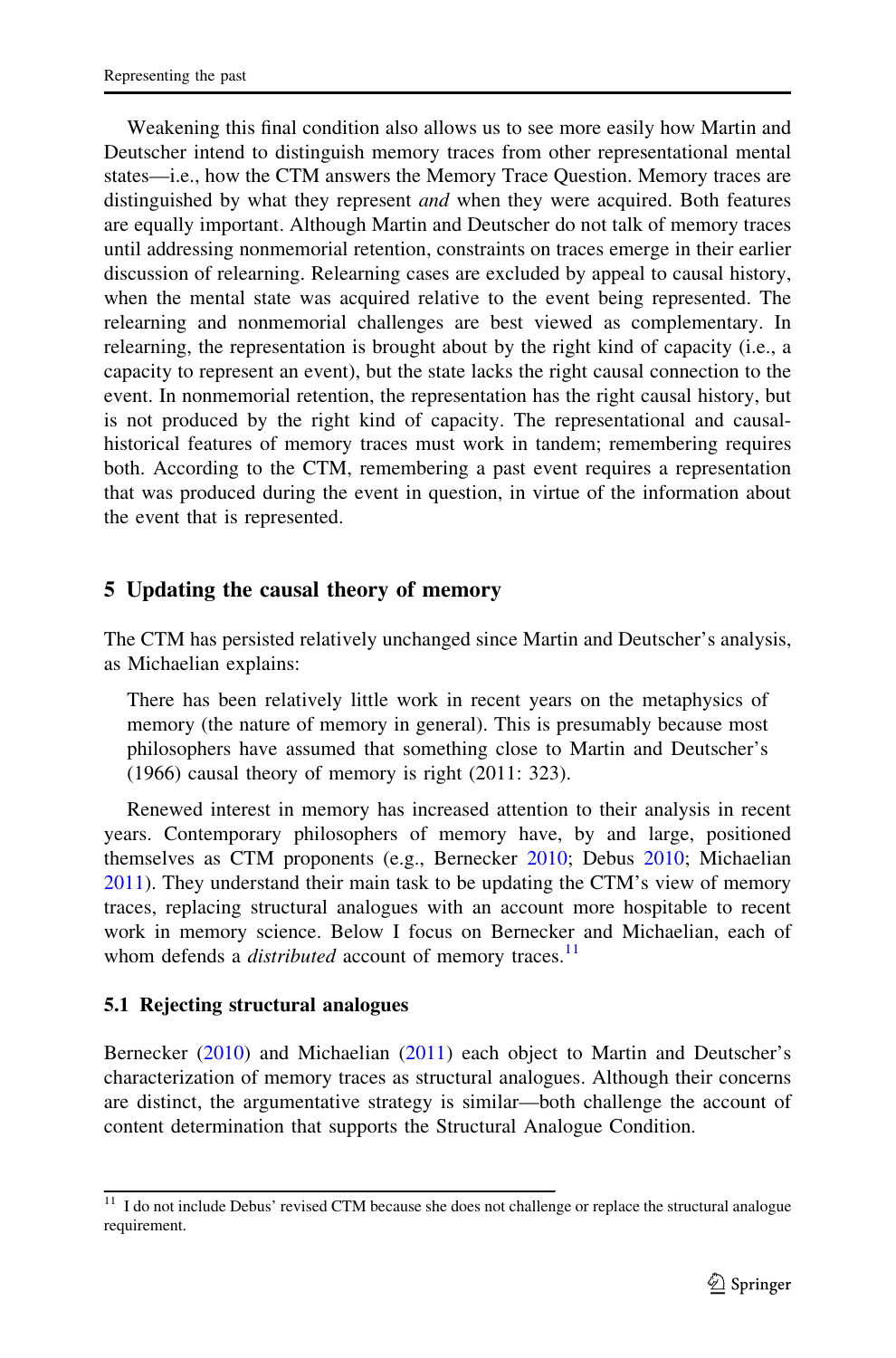Bernecker takes issue with the account of mental representation on which the Structural Analogue Condition is based, declaring it ''wholly implausible'' (Bernecker [2010](#page-19-0): 134). The account of representation fails because the mirroring it requires cannot be obtained:

First, to say of something that it has a structure is to say that it consists of parts and that these parts are configured in a certain way. But what are the parts of the world and of mental states which, according to the structuralist view of traces, resemble one another? Second, neither the mind nor the world have a single natural, non-arbitrary structure of elements. Rather the world and the mind have as many different structures as there are ways of describing them— which is to say an infinite number of structures (Bernecker [2010:](#page-19-0) 134).

In short, memory traces cannot be structural analogues because isomorphism is neither necessary nor sufficient for representing something. There is no inherent structure in virtue of which representations, mental or otherwise, can be guaranteed their content.<sup>12</sup> The objection, broadly construed, poses a challenge for all theories of mental representation that rely on structural isomorphism. Bernecker harnesses this point and directs it at Martin and Deutscher's account of memory traces, but the point of the criticism remains focused on content determination.

Michaelian's objection to structural analogues emerges as part of his defense of the CTM from Zemach's ([1983\)](#page-20-0) challenge that memory theorists ''dictate to science'' by insisting that traces exist and that they have a particular structure instead of leaving these questions open to empirical investigation. Michaelian insists that the existence of traces has been empirically vindicated, claiming that ''there has been no suggestion from empirical science that memory might function without memory traces of some sort" (Michaelian [2011:](#page-19-0) 331). Commitment to the existence of traces *reflects* memory science; it does not dictate to it. But Michaelian endorses Zemach's criticism of dictating to science regarding what memory traces are like. It is wrong for Martin and Deutscher to prejudge how traces will represent past events. And further, even though it is possible that scientists will discover that memory traces are isomorphic to the events they represent, Michaelian believes that memory science has all but confirmed that memory traces are ''holographic'' instead.<sup>13</sup> Whether or not this is right, the nature of Michaelian's objection to Martin and Deutscher is clear. When Michaelian rejects the structural analogue account of traces in favor of the holographic alternative, he is advocating for an alternative account of content determination.

Bernecker and Michaelian's criticisms of the Structural Analogue Condition are consistent with my claim in Sect. [4](#page-6-0) that this condition offers an answer to the Content Determination Question. They both claim that memory traces cannot be structural analogues because there is something wrong with the view of mental

<sup>&</sup>lt;sup>12</sup> For an extended argument on this point, see Heil ([1981\)](#page-19-0).

<sup>&</sup>lt;sup>13</sup> The suggestion of the holographic alternative begins in Zemach, but he is more agnostic than Michaelian about its empirical status. Neither Zemach nor Michaelian elaborates much on the details of this proposal. Zemach says only that the account appeals to''holographic principles challenging the notion of localized codes of the sort used, e.g., in a phonograph record'' (Zemach [1983](#page-20-0): 33).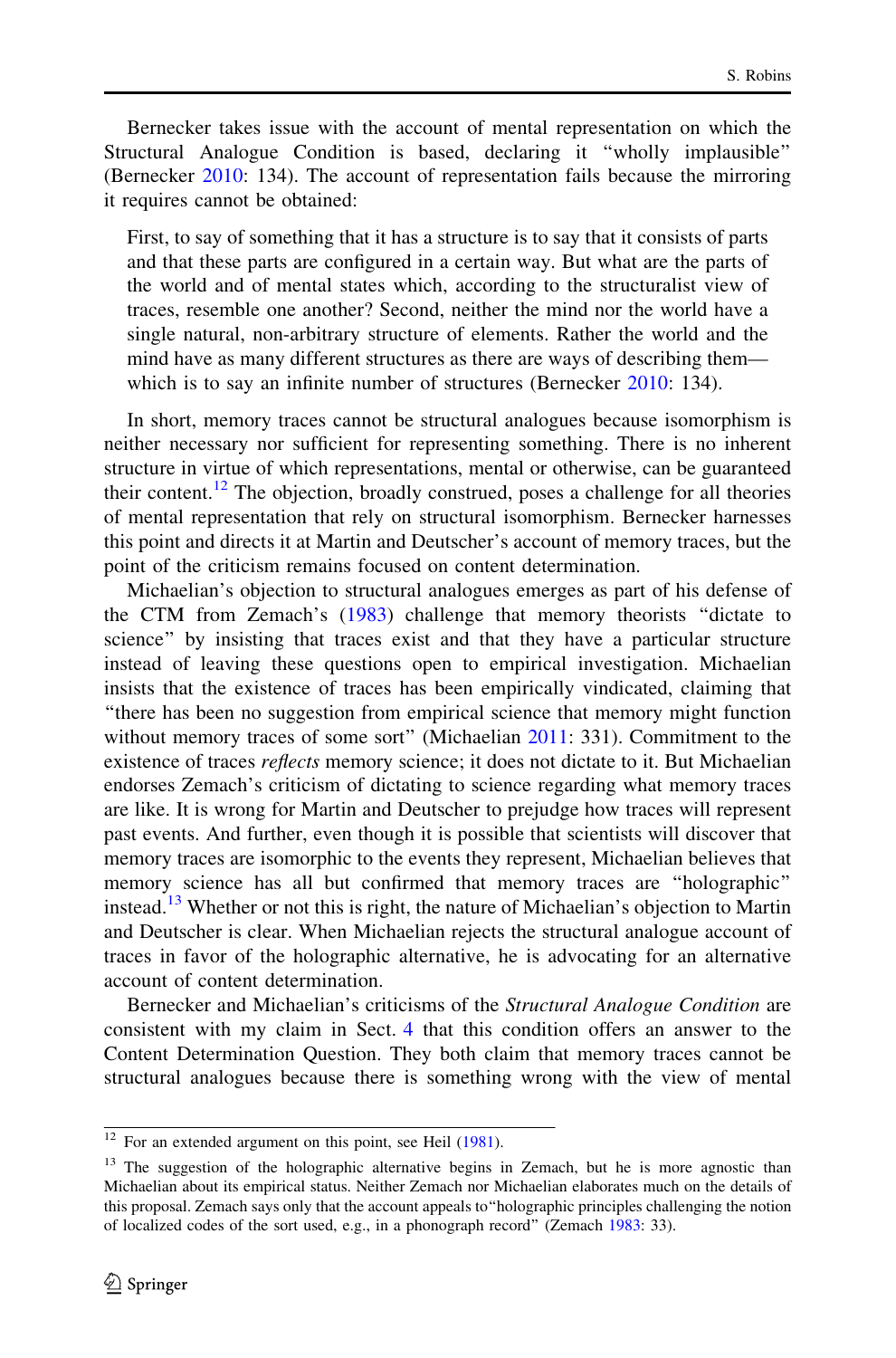<span id="page-10-0"></span>representation on which this account of traces relies. The condition either makes implausible demands or fails to reflect the discoveries of our best memory science. Either way, it should be removed from the CTM. I turn now to Bernecker and Michaelian's proposals for its replacement.

### 5.2 Revising the CTM analysis

Bernecker and Michaelian each defend an updated version of the CTM, framed as an account of the necessary and sufficient conditions for establishing that S remembers that p. Bernecker and Michaelian's accounts are distinct, but for the purposes of this paper it is their similarities that are of primary interest. They agree on which features of Martin and Deutscher's view should be retained and, for the features they reject, they agree on both the source and nature of the alternative.

Let's start with what is retained. Martin and Deutscher's analysis began with a few background assumptions about memory. Remembering requires a person to represent a past event that did in fact occur. Bernecker and Michaelian each agree, and build requirements of accurate representation into their own accounts. The heart of Martin and Deutscher's analysis is their commitment to remembering as a causal relation, spelled out across three conditions: the Causal Condition, the Operative-In Condition, and the Structural Analogue Condition. Bernecker and Michaelian retain versions of the first two, albeit in forms modified to suit their respective accounts. That is to say, they agree that memory requires a causal connection between the initial event and its subsequent representation in memory, and further, that the connection must be sustained by an internal, retained state of the rememberer in order to preclude cases of relearning.

Here is Bernecker's:

S's representation at t2 that p is causally connected to S's representation at t1 that p\* such that

- S's representation at t1 that  $p^*$  and S's representation at t2 that p are connected by a persisting memory trace or contiguous series of memory traces,
- the memory trace is at least an inus condition for S's representation at t2 that p. If the memory trace is an independently sufficient condition, it is not preempted by another independently sufficient condition,
- If S hadn't represented at t1 that  $p^*$  he wouldn't represent at t2 that p (Bernecker [2010:](#page-19-0) 242).

Here is Michaelian's: $\phi$ 

- There is a causal chain running back from S's current representation of p to an earlier representation of hers, and
- The causal chain goes continuously via a (distributed) memory trace with the content P or something sufficiently close to P (Michaelian [2011](#page-19-0): 335).

Bernecker and Michaelian's versions of the CTM also differ from Martin and Deutscher's in two key respects. First, both Bernecker and Michaelian allow for some changes to the memory's content over time. This could happen because the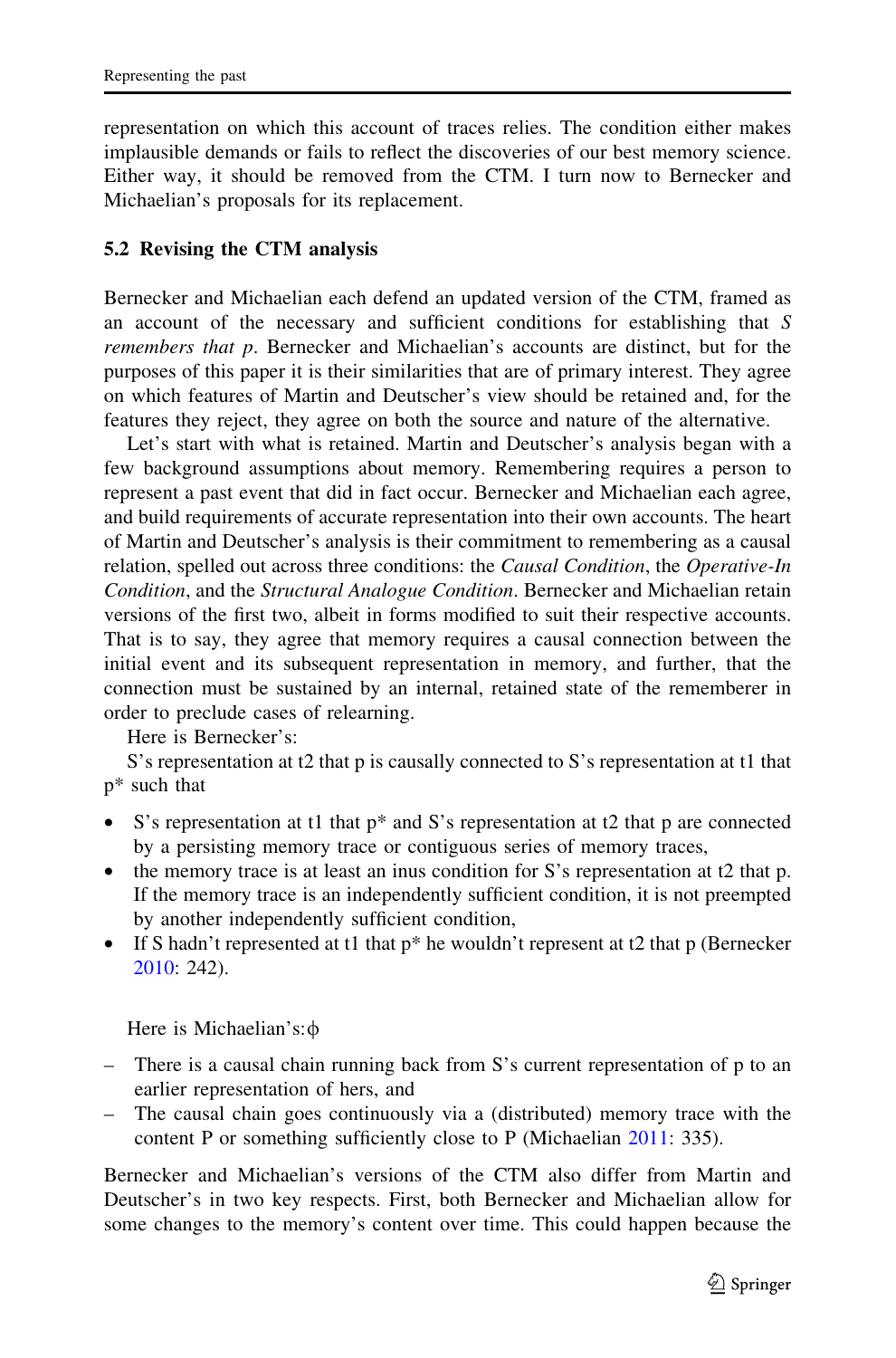rememberer receives some new information and updates the memory, or because some of the details are forgotten. The content changes cannot be drastic. Bernecker characterizes the old and new contents as  $p^*$  and p, respectively, and requires an entailment relation between them: ''p and p\* supervene on the same environmental conditions at t1 or p is entailed by  $p^*$  (where entailed is understood along the lines of relevance logic)'' (Bernecker [2010](#page-19-0): 242). Michaelian's trace condition, quoted above, states that the contents must be ''sufficiently close.'' Second, and most importantly, neither Bernecker nor Michaelian offers a direct replacement for Martin and Deutscher's Structural Analogue Condition. Instead, Bernecker and Michaelian both believe that the account of traces should come from our best science of memory and, further, that our best memory science characterizes memory traces as distributed. A detailed account of these traces, and the problems they present to these updated versions of the CTM, awaits in the next section.

# 6 Memory traces as distributed patterns

Bernecker and Michaelian both express general support for a revised account of memory traces that derives from memory science. Neither elaborates on the nature of these traces in much detail, and so it is worth quoting in full the minimal characterizations they do provide.

Here is Bernecker's:

It is a mistake to think of the way information is stored in traces by analogy to impressions on a wax tablet or grooves in a vinyl record. Instead psychologists tell us that information is stored in the strengths of connections between neurons. On this picture traces are distributed rather than local: what can be distinctly remembered need not be held distinctly or independently, since each memory item is spread or 'superposed' across many elements in a neural network ([2010:](#page-19-0) 137).

And Michaelian's:

There is overwhelming evidence from empirical investigations of memory that memory involves traces of precisely the holographic (or distributed or superpositional) sort mentioned by Zemach [\(2011](#page-19-0): 332).

The key resource here is Sutton's [\(1998](#page-19-0)) discussion of memory traces, to which both Bernecker and Michaelian appeal as an expression of the account of distributed traces they have in mind. Sutton defends a ''connectionist'' account of traces, which ''employ superpositional storage: memories are blended, not laid down independently once and for all, and are reconstructed rather than reproduced'' (Sutton [1998:](#page-19-0) 2). From this characterization, we can extract three key features of distributed traces. They are (1) stored superpositionally, (2) blended, and (3) reconstructed. I discuss each of these features in tern.

First, superpositional storage. The basic idea is that memory comprises a network of information, with nodes corresponding to each idea, concept, or event feature a person encounters. The connections between nodes in this network reflect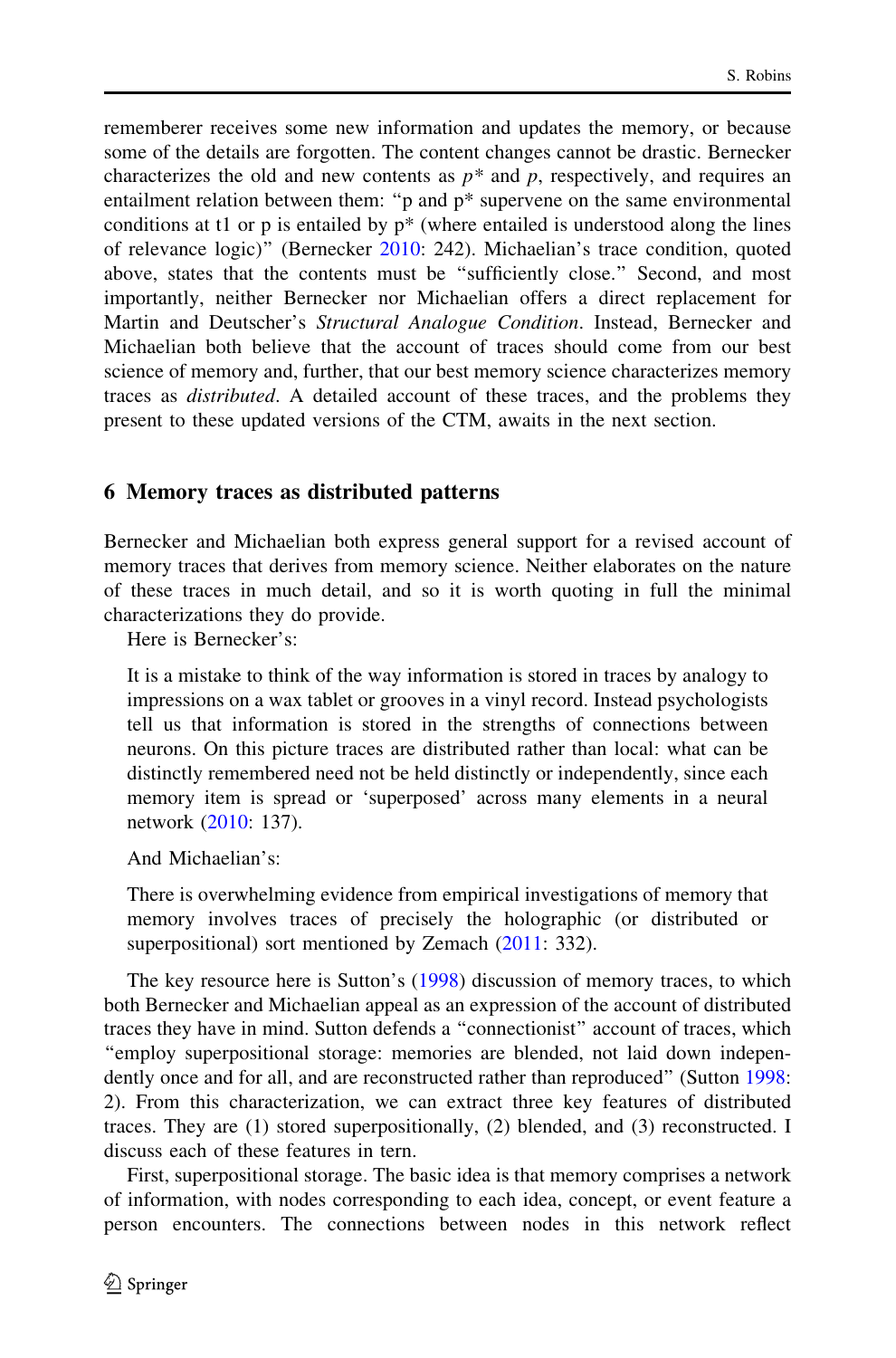associations between the corresponding ideas. Suppose as an (admittedly oversimplified) example, that some of the nodes in this network are:  $\langle$  party $\rangle$ ,  $\langle$  dog $\rangle$ ,  $\langle\text{cake}\rangle$ ,  $\langle\text{bicycle}\rangle$ , and  $\langle\text{leash}\rangle$ . In such a network we would expect the  $\langle\text{dog}\rangle$ –  $\langle$ leash $>$  and  $\langle$ party $>$  $\langle$ cake $>$  connections to be strong, especially in comparison with  $\langle$ leash $\rangle$ — $\langle$ cake $\rangle$ . Memories are stored as a pattern of connections between nodes in the network. The memory of a birthday party, for example, might be represented as a pattern that connects  $\langle$ party> $-\langle$ cake> $-\langle$ birthday> $-\langle$ gifts> \bicycle[. All memories are stored within this network, and so it follows that memories of events with shared features will have overlapping patterns. All memories of parties will include  $\langle$  party>, and many will also involve  $\langle$  cake>, but they might differ in terms of whether they branch out to include  $\triangle$ birthday $\triangleright$ ,  $\alpha$   $\rightarrow$   $\alpha$ , or  $\alpha$   $\rightarrow$   $\alpha$   $\rightarrow$   $\alpha$ . The more similar the events remembered, the more overlap in their patterns. To say that a memory is stored superpositionally is thus to say that the memory is distributed throughout the network rather than being stored in a distinct local node and that the distributions of similar events will overlap.

The account of superpositional storage makes clear how memories become blended. The repeated overlap of event features explains the differences in connection strength between various nodes. Event features that frequently co-occur will become stronger over time—the <party>-<cake> connection is strong because parties often involve cake. By blending memories in this way, not laying them down ''independently once and for all,'' as Sutton puts it, the system allows memory to track patterns of association across events. It does so at the expense of retaining the specifics of any particular past event. Even though each memory is encoded as a specific pattern of connections between event features, the patterns do not necessarily have a lasting impact. Similar event patterns blend together in composite representations. The effect of any particular pattern will wash out over time, as the encoding patterns from other events changes the strength of connections across the network. The connection between  $\langle$  party> $\sim$  balloons> may be especially strong when a person is younger, for example, but may weaken as he or she grows older and parties become more associated with nice dinners and wine. As the  $\langle$ party $\rangle$ – $\langle$ wine $\rangle$  connection strengthens, the patterns for memories of balloon-involving parties fade.

Since memories are superpositional and blended, it no longer makes sense to characterize remembering as retrieval or reproduction. Instead, the remembering process is, as Sutton describes, reconstructive—the memory is built, at the time of recall, by activating a pattern in the network, cobbling together associated event features to produce a representation of the event one wants to remember. The constructive process is guided by the state of the network at the time of remembering. The pattern created will depend on the associations available. Associations between nodes are determined by frequency and recency (i.e., which event features have co-occurred most often and which have just co-occurred). In remembering, construction begins from a cue, the node(s) associated with what the rememberer wants to recall—<party>, for example. Activation then spreads to associated nodes. The nodes that are most easily accessible from  $\langle$  party $>$  will be those to which it is best connected, either because they were recently activated alongside  $\langle$  party $>$  or because they are often activated alongside  $\langle$  party $>($ or both).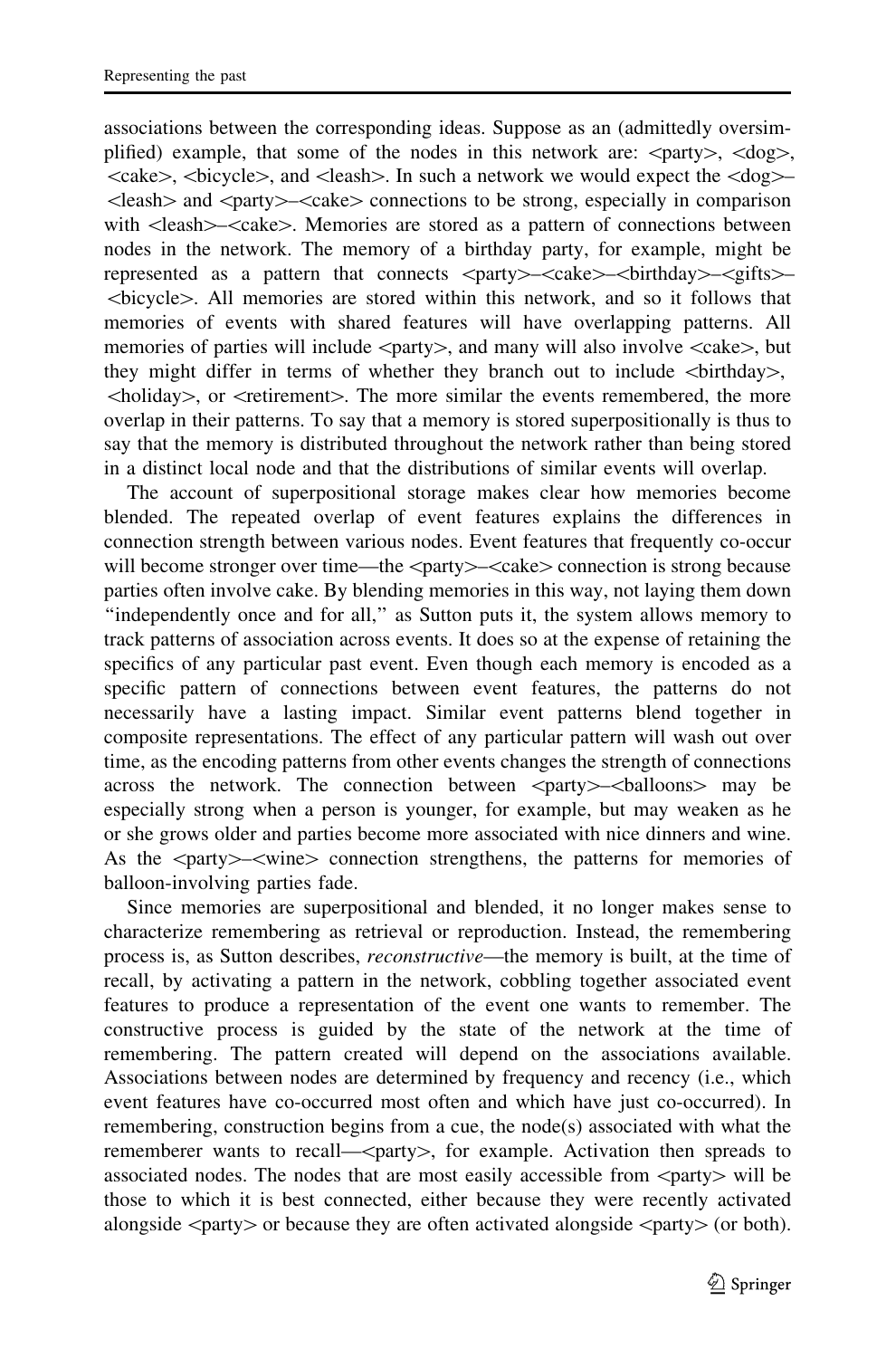This reconstruction may not be an accurate representation of the event one is trying to remember. Given the nature of this network, the constructed pattern will privilege common features of parties, even if those features were not involved in the particular party one intends to represent. The tendency to favor recent and frequent information is considered an advantage of this account of memory traces, even if it means that memory's contents can be distorted. In fact, its ability to explain distorted memories is precisely why many memory scientists favor this account of memory traces. Applying connectionist principles to memories for particular past events has proven useful for explaining many features of remembering, including the possibility and predominance of memory errors and the construal of remembering as a constructive process. By distributing memories of particular events across the network, connectionist accounts of traces more easily explain how details of similar events are confused for one another and how activation of these patterns is used to build (rather than simply retrieve) representations of the past (e.g., Wixted et al. [2014](#page-20-0)).

#### 6.1 The representational question

As I have just shown, Bernecker and Michaelian explain how memory traces represent past events by appeal to a distributed account of memory traces. We are now in a position to ask: is this account an answer to the Content Determination Question or the Memory Trace Question?

At first glance, distributed traces look like an answer to the Content Determination Question. The networks across which these traces are spread are often characterized as ''connectionist'' and connectionism is an account of content determination. Moreover, it's an account of content-structure mapping often invoked as an alternative to structural isomorphism. It seems plausible, therefore, that contemporary CTM proponents have intentionally selected an account of content determination that opposes the one supporting structural analogues. Connectionism is a rejection of the idea that mental representation requires a tight mirroring between the representation's content and vehicle, as structural isomorphism insists. Instead, connectionist networks distribute a mental representation's content across a sub-symbolic set of units (e.g., Smolensky [1991](#page-19-0)).

The similarity between connectionist networks and distributed traces, however, is misleading. Distributed traces, as described above and employed in the CTM, are not connectionist networks distributing mental content. While it's true that the memory traces are characterized as distributed rather than local, what is being distributed are memories, not mental contents. Connectionist networks and distributed traces share certain structural features. Both employ networks of interconnected nodes and distribute content across them, but they differ in the level of content at which this is done.

The difference is best illustrated visually. Figure [1](#page-14-0) depicts a connectionist network of mental content. Contents are represented as patterns of connections in this network. Party might be represented as the pattern 2-4-6. Birthday might be 1-5-8, and bicycle 2-5-7. Importantly, the connectionist network is sub-symbolic its nodes are not meaningful units. The representation of bicycle has multiple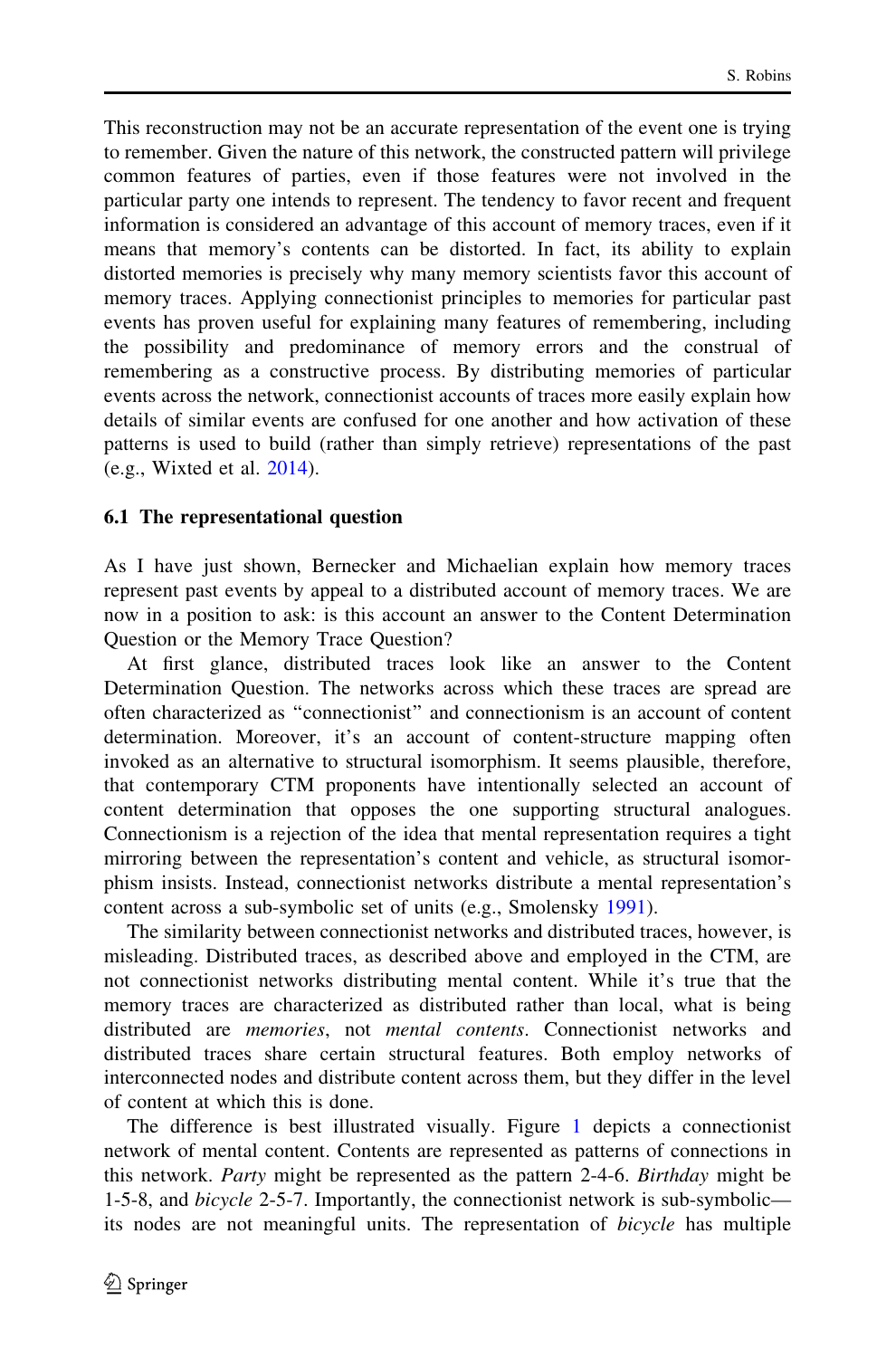<span id="page-14-0"></span>

Fig. 1 Connectionist network of mental content

constituents, but lacks a constituent structure. There is no mapping between the meaningful elements of the concept bicycle and the nodes in the pattern that represents it. Put another way, the nodes in the network are not semantically evaluable. The '2' node does not have a fixed meaning that it contributes to each representation in which it features. The pattern for *bicycle* may not overlap with the pattern for tricycle even though they overlap in content, and the pattern for bicycle may overlap with the pattern for *birthday*, as it does in this example, without any content shared between them.

Figure [2](#page-15-0) depicts a network of distributed memory traces. In this network, memories are represented as patterns of connections between event features. A recent birthday party for a friend may be represented as the pattern  $\lt$ wine $\gt$  $\phi$ irthday>- $\phi$ arty>- $\phi$ restaurant>. The pattern  $\phi$ arty>- $\phi$ retirement>- $\phi$ cake>-\balloons[ may represent a recent work event. What is distributed here is the memory—the representation of a particular past event is spread across a set of event features. But there is no further distribution of mental content implied. Each node in the network is semantically evaluable;  $\langle$  party $\rangle$  has a fixed meaning that it contributes to each representational pattern in which it features.

Distributed memory traces are not connectionist networks. They are not, therefore, an answer to the Content Determination Question. Distributed traces are not an account of how the semantic properties of mental representations are secured by the structure of the mind/brain. Instead, distributed traces are an account of how memories in particular are represented—as patterns of event features in a semantically evaluable network. Distributed traces are an answer to the Memory Trace Question. According to the account of distributed traces that Bernecker and Michaelian appeal to in their updated versions of the CTM, memory is organized so as to privilege patterns across events rather than details within any particular event.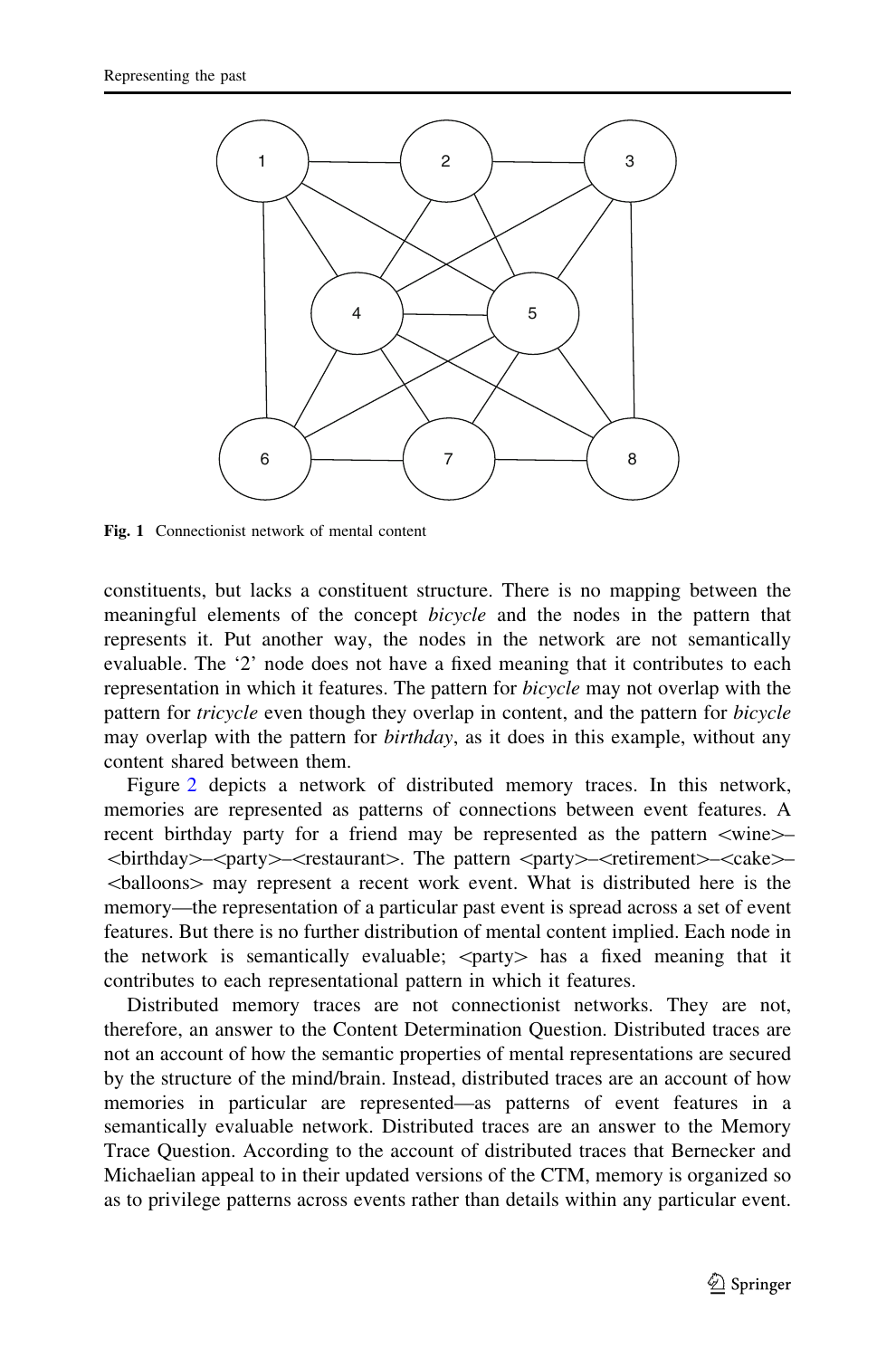<span id="page-15-0"></span>

Fig. 2 Network of distributed memory traces

#### 6.2 A problem for distributed traces

The account of memory traces as distributed patterns appears to have several advantages. First, it focuses on the right representational question, offering an answer to the Memory Trace Question rather than the Content Determination Question. This allows Bernecker and Michaelian to avoid Martin and Deutscher's troublesome commitment to structural analogues, a second advantage. What's more, it refreshes the CTM by aligning it with the view of memory traces now favored in memory science. Thus far, the replacement of structural analogues with distributed patterns appears to be a step in the right direction.

Unfortunately, the advantages are only apparent. Bernecker and Michaelian's commitment to memory traces as distributed patterns is in conflict with the CTM. The answer to the Memory Trace Question that such traces provide is different than the answer found in Martin and Deutscher's original analysis. Worse, the two answers are mutually inconsistent. If memory traces are distributed as Bernecker and Michaelian suggest, then the CTM cannot be right.

In Sect. [4](#page-6-0) I argued that close attention to Martin and Deutscher's analysis reveals the CTM's unique answer to the Memory Trace Question. The CTM distinguishes memory traces by appeal to two features: what is represented (trace content) and when the representation was acquired (trace causal history). The challenges of nonmemorial retention and relearning, respectively, make clear the importance of each. Distributed traces have the first feature, as one would expect of an account of memory traces—a trace is a representation of the remembered event. It is the second feature that presents the problem. Distributed traces do not have individually distinguishable causal histories. Traces are stored as patterns of event features, but these patterns are superpositional such that similar memories are blended together in overlapping patterns. Individual traces do not leave a lasting, distinctive mark on the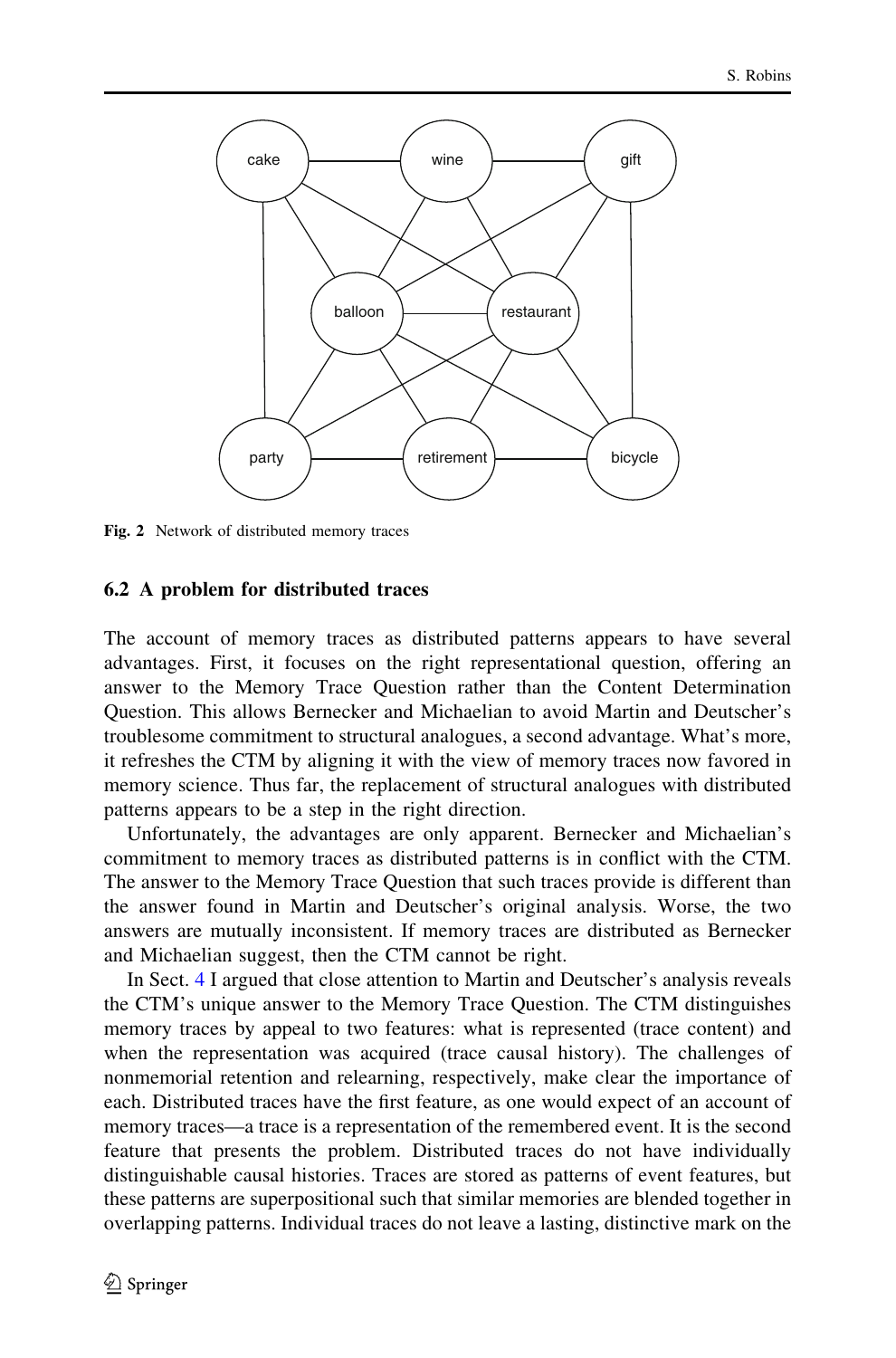network by which their unique causal influence on a subsequent representation could be detected, much less distinguished from the influence of any other distributed pattern.

To see the point, consider how the process of remembering would work for the distributed memory trace network in Fig. [2](#page-15-0). Suppose a person forms a memory of a recent party, stored in this network as  $\langle$ birthday> $\langle$ party> $\langle$ wine> $\langle$ restaurant $\rangle$ . Later, she attempts to remember this event by wondering which was the last party she attended. For distributed traces, the process of remembering is reconstructive: the representation is built by compiling the contents available in the nodes that are strongly connected to the node serving as the cue. They will be those whose connections to the cue are the most recent and/or the most frequent. In this example, the remembering process begins with the cue  $\langle$  party $\rangle$ . Because the associations with  $\langle$ wine $\rangle$ ,  $\langle$ birthday $\rangle$ , and  $\langle$ restaurant $\rangle$  are the most recent connections to  $\langle$  party $\rangle$ , it is possible to reconstruct the pattern corresponding to this event—i.e., for the representation to be accurate. But the influence of this event as a unique pattern in the network is fleeting. As soon as any of the involved features become part of the pattern for another event—as soon as the would-be rememberer drinks wine at a gallery opening or goes to a restaurant for a work dinner—the connection strengths between  $\langle$  party $>$  and  $\langle$  wine $>$  or  $\langle$  restaurant $>$  will begin to change. Attempts to remember the last party attended after such shifts in the network will result in changes to the representational pattern reconstructed. At this point the event is, in some sense, forgotten. Its pattern continues to be a contributor to the network's connection strengths, but not in such a way that its unique influence remains detectable. In fact, even when that unique pattern was recoverable, the representation produced was not necessarily influenced by it alone. Suppose that the person in question often attends parties where wine is served. The frequent cooccurrence of these features will result in a strong <party>-<wine> connection, such that reconstructed patterns that begin by using either of these nodes as a cue will be likely to include the other. So even if her attempted remembrance is accurate—here, <br/>birthday>-<party>-<wine>-<restaurant>—it will be impossible to tell which experience of wine being served at a party was a contributing cause to the representational pattern.

Distributed network accounts of memory traces do not provide a way to track the causal history of memories for particular past events. This makes trouble for any attempt to incorporate such traces into the CTM, where excluding relearning is critical to the analysis of what remembering a particular past event requires. In cases of relearning, a person learns something, forgets it, and then learns it again. Representations of an event produced by remembering and representations of that event produced by relearning can only be distinguished by their causal history when they were acquired relative to the event being represented. Distributed traces do not allow such distinctions to be made. They cannot be used to solve the challenge of relearning.

Both Bernecker and Michaelian acknowledge that an account of the CTM must exclude cases of relearning, and include conditions in their respective analyses to do so. As discussed in Sect. [5.2,](#page-10-0) they each claim that relearning is excluded because the causal connection between the past event and its subsequent representation must run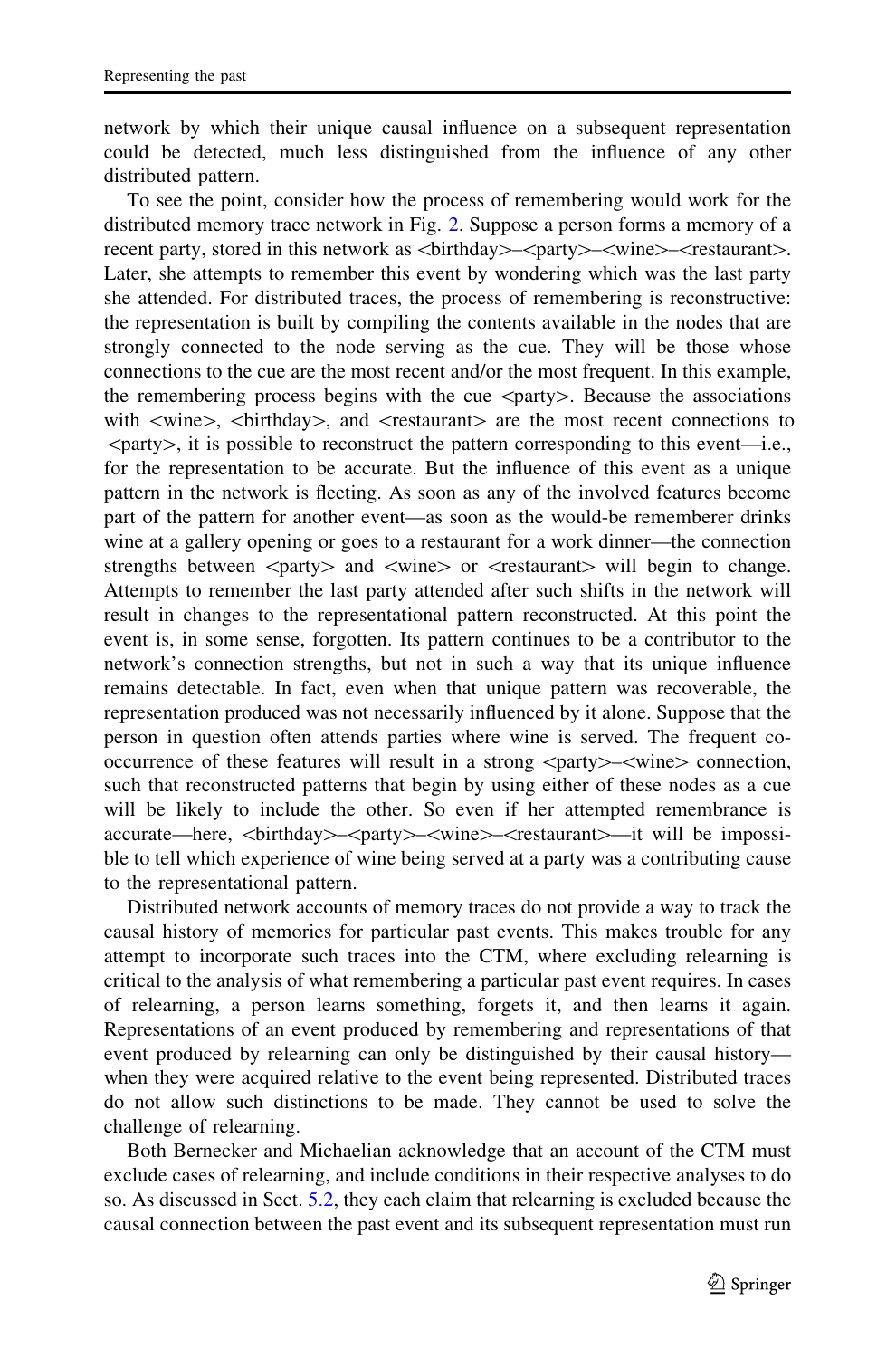through a memory trace. But they understand these memory traces to be distributed—that is, memory traces are superpositional and blended. The patterns that can be reconstructed from them reflect the influence of many past events, including possibly cases of relearning. Such traces cannot do the job to which they have been assigned. Bernecker and Michaelian must choose between their allegiance to the CTM and their commitment to distributed traces.

Those seeking to defend the compatibility between the CTM and distributed traces will obviously want to resist the conclusion that distributed traces and the CTM are incompatible. They may attempt to do so by claiming that a memory trace is stored not as a representation but as a *disposition* to form a representation, where ''the disposition results from modifications to the strength of connections among the nodes in the relevant network."<sup>14</sup> Such a disposition would uniquely identify the past event, allowing for a distinction between remembering and relearning while maintaining the distributed network account of trace representations.

The possibility of dispositional traces is intriguing, but the success of such a proposal lies in the details—details that (to my knowledge) have not yet been made available. Is possessing a dispositional trace merely retention of the ability to represent the event in question? If so, then the account sounds like a reiteration of what Martin and Deutscher claimed, at least once their final condition is weakened to the Mental Representation Condition (as proposed in Sect. [4\)](#page-6-0). There would then be no need to present a new analysis of remembering, nor endorse an account of traces as distributed patterns. Much as Martin and Deutscher did not need to include the additional commitment to structural analogues, contemporary CTM proponents could jettison the commitment to distributed traces. If the distributed patterns are considered essential to the updated CTM, then further details will be needed to understand how the disposition that serves as the trace is related to the pattern that is represented in the network. Is the disposition a set of instructions for how to recreate the event's pattern? If so, then it is hard to see how this disposition is not a representation. Is the disposition held as a set of connection strengths in the network—connections that would be made if any of the trace's nodes were activated? If so, then it seems that these dispositions will remain susceptible to the concerns above. The trace's particular dispositional pattern will fade, thereby shedding its unique causal signature.

Perhaps there are other ways for the incompatibility between the CTM and distributed traces to be avoided. There may be other conditions in Bernecker or Michaelian's analysis that can come to the rescue. For example, each of them builds in a condition that allows for subtle shifts in a memory's content over time. Could these small alterations provide the needed refinement? Such a strategy is unlikely to be successful. The addition of another condition will not remove the basic tension between the CTM's commitment to distinguishing traces by their causal history and the endorsement of an account of memory traces that does record such histories.

 $\frac{14}{14}$  I am grateful to an anonymous reviewer, and presumed defender of the CTM, for pressing this interpretation of the commitment.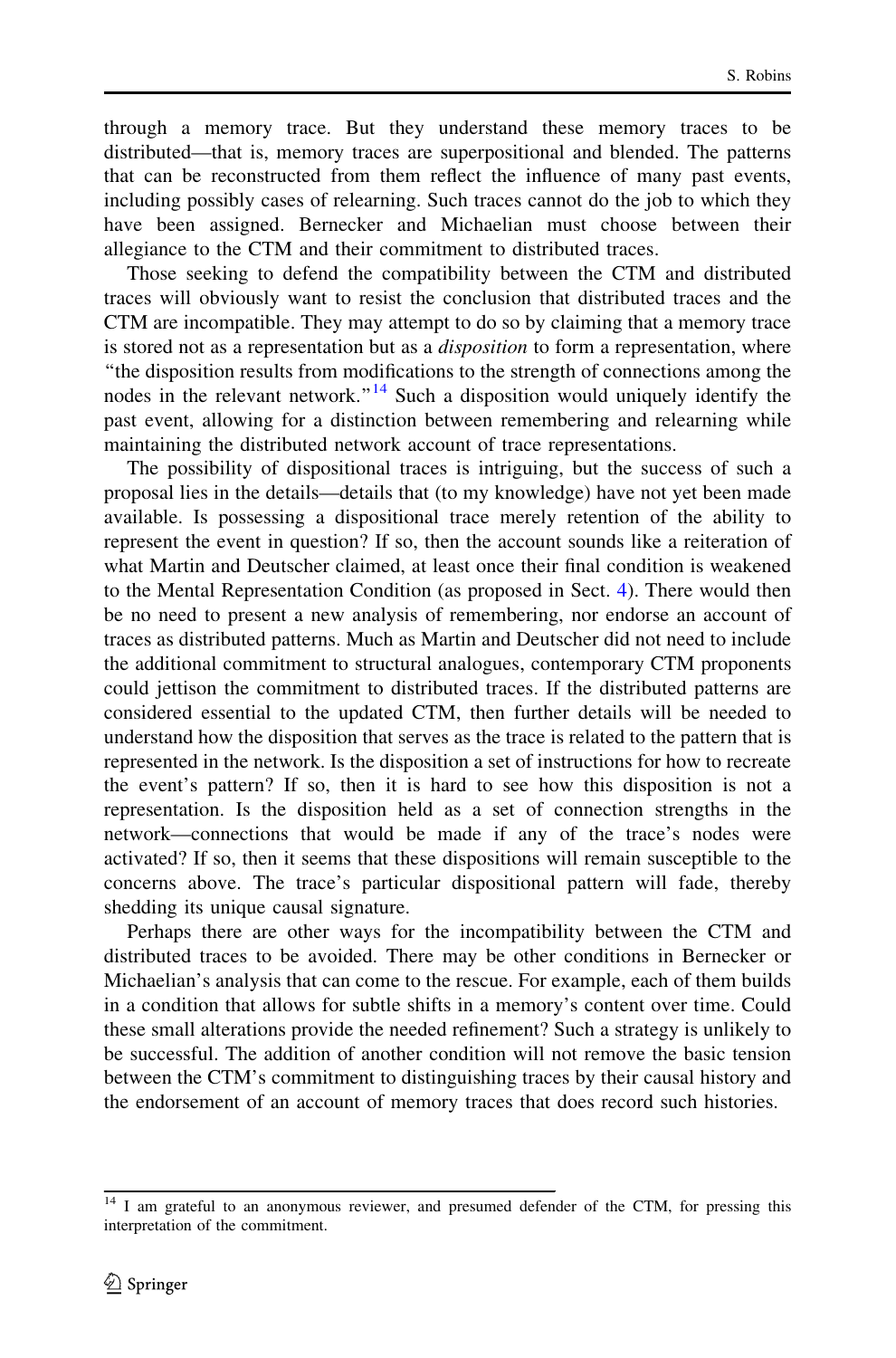Allowing shifts in content into the analysis of remembering may of course have other benefits. It may best reflect how our memory systems work, and so there may be good reason to endorse distributed traces that can account for this. Given the account's popularity with memory scientists, this view of memory traces may be the right one. Nothing I have said in this paper should be construed as an argument against that claim. The point I want to emphasize is that one cannot endorse this view of memory traces and the CTM simultaneously. The view of traces is popular with memory scientists precisely because its superpositional encoding makes individual memories hard to distinguish. Blended storage is thought to be the best explanation of the frequency of human misremembering errors. Here it is also worth noting that there are philosophers who endorse this distributed account of memory traces while abandoning the CTM—e.g., De Brigard [\(2014](#page-19-0)). The plausibility of such traces is not being questioned, only their compatibility with the CTM. If the distributed account of memory traces is the right one, then the CTM fails to provide an adequate analysis of memory.

#### 7 The future of representing the past

The Causal Theory of Memory, as sketched by Martin and Deutscher ([1966\)](#page-19-0), provides a set of constraints on the connection between an initial event and its subsequent remembering. The account has intuitive pull. But the project is predicated on the possibility of tracing the unique causal influence of a particular past event up until the time that it is remembered. To achieve this, memory must be structured so as to retain discrete traces for each past experience a person is capable of recalling. However intuitive the account may be, it is in conflict with the view of memory's organization now favored by memory science. Memories are not stored discretely, it is claimed; instead, traces of individual events are distributed throughout a shared network of event features. The view's popularity is built around the assumption that such distributed traces provide the best way to explain the pervasiveness of memory errors. The trouble arises when contemporary memory theorists like Bernecker [\(2010](#page-19-0)) and Michaelian ([2011\)](#page-19-0) attempt to endorse the CTM and this distributed account of memory traces simultaneously. By appealing to an account of memory traces as distributed patterns, Bernecker and Michaelian are rejecting the view of memory's organization upon which the CTM relies. If memory does not keep track of particular past experiences, then there is no way to track the unique causal influence of such experiences as the analysis demands.

The basic conflict between the CTM and distributed memory traces has gone unnoticed because of the failure to distinguish between the various representational questions one can ask about memory traces. The Content Determination Question must be separated from the Memory Trace Question. Now that it is clear which question is being asked, we can go in search of an answer that—in one way or another—removes the tension between remembering's analysis and its evidence. In moving forward, both warrant further scrutiny. Does the CTM reflect our best analysis of what remembering requires? It is worth exploring whether the distinction from relearning is as central to our concept of remembering as has traditionally been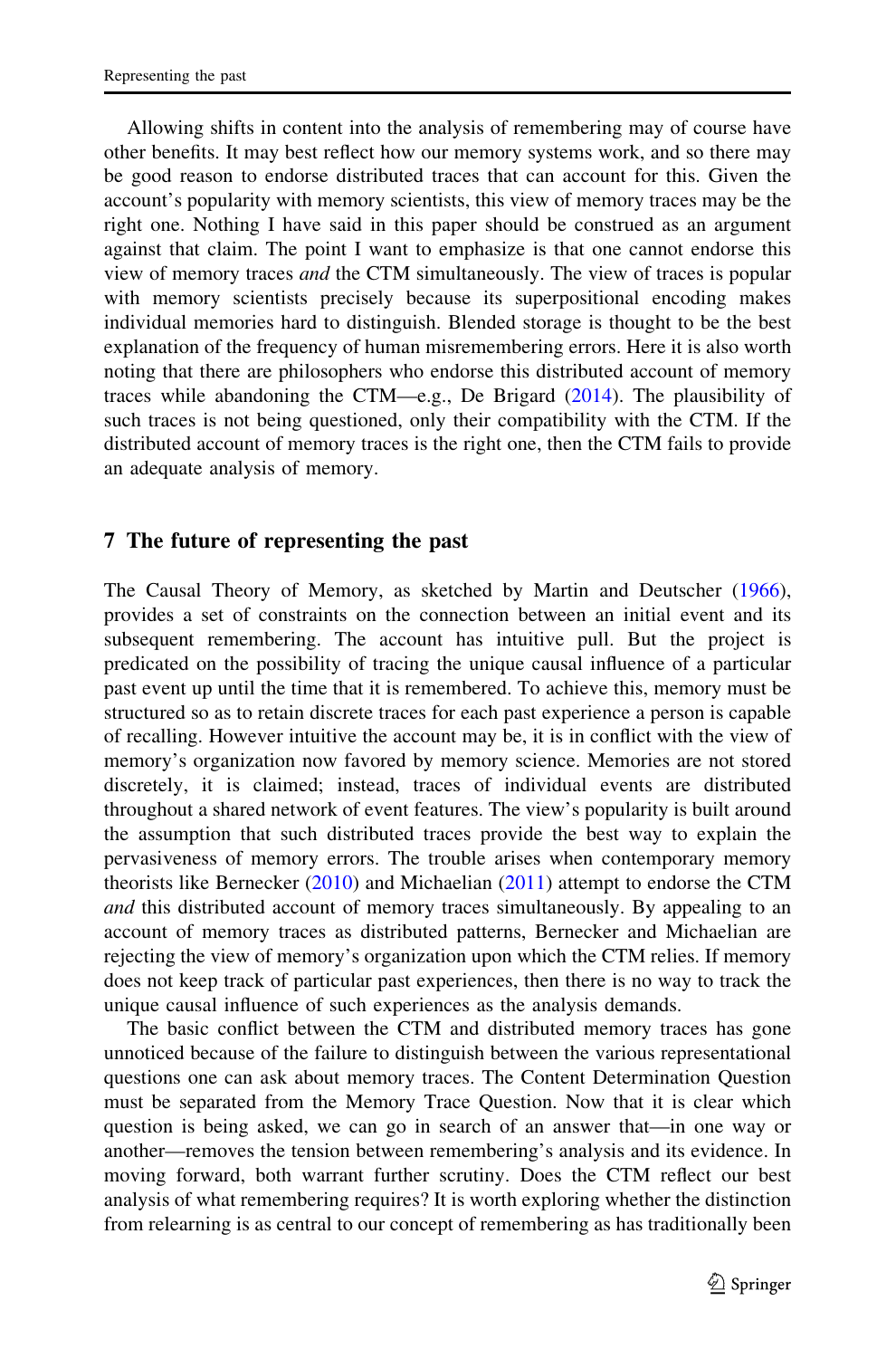<span id="page-19-0"></span>supposed. It is also worth questioning whether distributed traces are in fact the best account of the process of remembering. Distributed traces may explain our tendency for memory errors, but we can ask whether they do equally well at explaining memory's successes, especially if successful remembering can occur for events that lack the recency and frequency that its networks privilege.

If such investigations reveal that either the analysis or the evidence are best understood differently, this would remove the apparent tension between remembering and memory traces. Or it may turn out that the incompatibility is real. The result would be disheartening, but informative nonetheless. We would know what our concept of remembering involves—and also that our minds are not designed for remembering.

Acknowledgments I am grateful to Sven Bernecker, Carl F. Craver, John Heil, Muhammad Ali Khalidi, and the audience at a University of Kansas colloquium for helpful comments on previous drafts of this paper. Special thanks to Corey J. Maley for creation of the figures.

#### References

- Bennett, M., & Hacker, P. M. S. (2003). Philosophical Foundations of Neuroscience. Oxford: Basil Blackwell.
- Bernecker, S. (2010). Memory: A philosophical study. Oxford: Oxford University Press.
- Bernecker, S., & Dretske, F. (2000). Knowledge: Readings in contemporary epistemology. Oxford: Oxford University Press.
- Broad, C. D. (1925). The mind and its place in nature. London: Routledge and Kegan Paul.
- De Brigard, F. (2014). Is memory for remembering? Recollection as a form of episodic hypothetical thinking. Synthese, 191, 1–31.
- Debus, D. (2010). Accounting for epistemic relevance: A new problem for the causal theory of memory. American Philosophical Quarterly, 47, 17–29.
- Deutscher, M. (1989). Remembering "Remembering.". In J. Heil (Ed.), Cause, mind, and reality (pp. 53–72). Dordrecht: Kluwer.
- Grice, H.P. (1961). The causal theory of perception. Proceedings of the Aristotelian Society, 35 Supp., 121–152.
- Heil, J. (1981). Does cognitive psychology rest on a mistake? Mind, 90, 321–342.
- James, W. (1890). The Principles of Psychology. London: Macmillan.
- Laurence, J. R., & Perry, C. (1983). Hypnotically created memory among highly hypnotizable subjects. Science, 222, 523–524.
- Lewis, D. (1980). Veridical hallucination and prosthetic vision. Australasian Journal of Philosophy, 58, 239–249.
- Locke, D. (1971). Memory. London: Macmillan.
- Martin, C. B., & Deutscher, M. (1966). Remembering. Philosophical Review, 75, 161–196.
- Mendelsohn, A., Chalamish, Y., Solomonovich, A., & Dudai, Y. (2008). Mesmerizing memories: Brain substrates of episodic memory suppression in posthypnotic amnesia. Neuron, 57, 159–170.
- Michaelian, K. (2011). Generative memory. Philosophical Psychology, 24, 323–342.
- Palmer, S. E. (1978). Fundamental aspects of cognitive representation. In E. Rosch & B. B. Lloyd (Eds.), Cognition and Categorization (pp. 259–303). Hillsdale, NJ: Lawrence Erlbaum Associates.
- Rosen, D. A. (1975). An argument for the logical notion of a memory trace. Philosophy of Science, 42, 1–10.
- Russell, B. (1912). The Problems of Philosophy. London: Williams and Norgate.
- Shoemaker, S. (1970). Persons and their pasts. American Philosophical Quarterly, 7, 269–285.
- Smolensky, P. (1991). Connectionism and the language of thought. In B. Loewer & G. Rey (Eds.), Meaning in Mind: Fodor and his Critics (pp. 201–227). Oxford: Basil Blackwell.
- Sutton, J. (1998). Philosophy and Memory Traces: Descartes to Connectionism. Cambridge: Cambridge University Press.